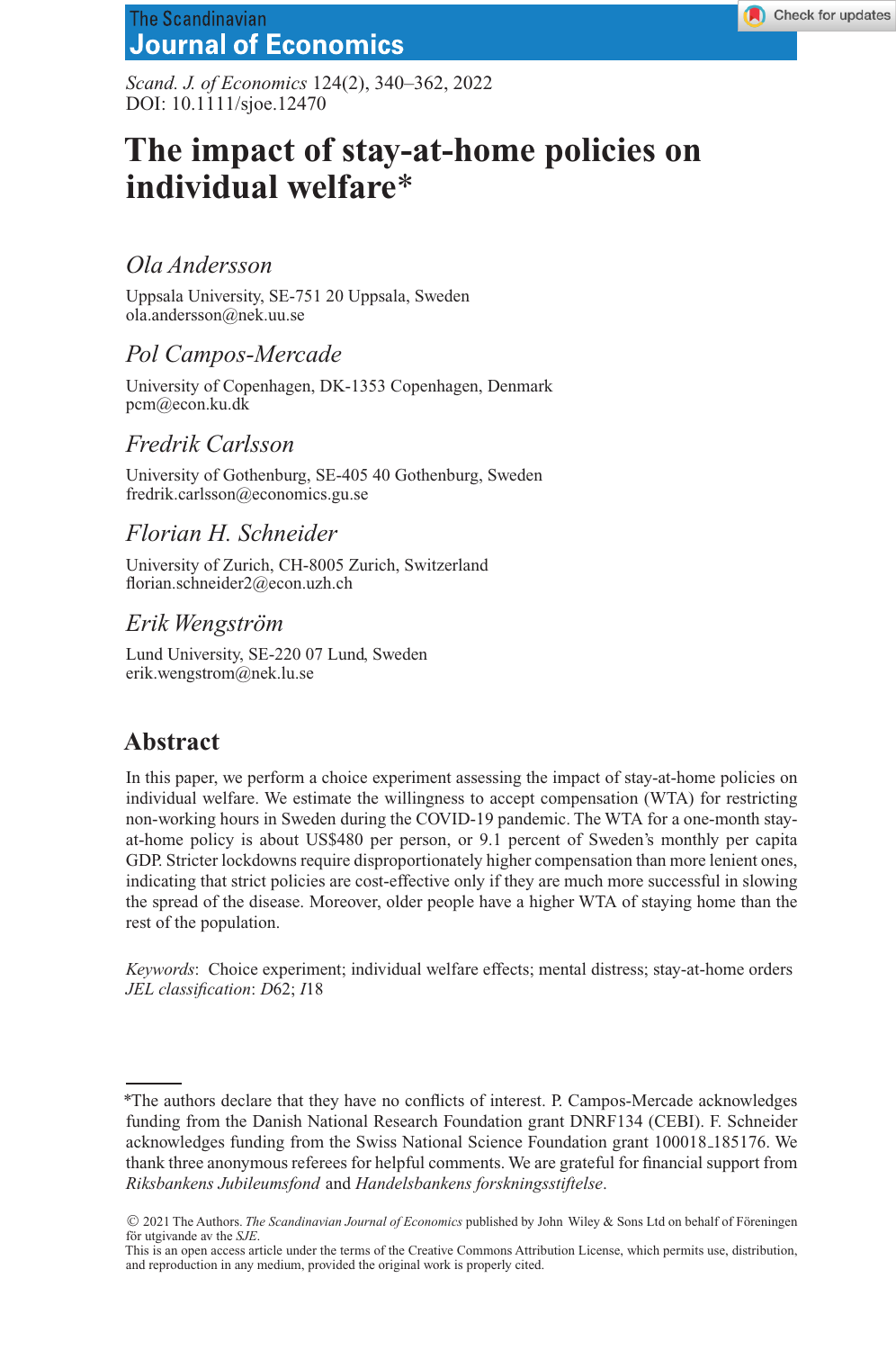### **1. Introduction**

Countries around the world have enforced stay-at-home policies to deal with the COVID-19 outbreaks. As governments ponder over how to design restrictions to deal with current and future outbreaks, understanding the costs and benefits of non-pharmaceutical interventions such as stay-at-home orders is essential for policymaking. Theoretical models and cost–benefit analyses shed light on the potential tension between reducing mortality and stabilizing economic activity (Acemoglu et al., 2020; Thunström et al., 2020; Alvarez et al., 2021; Eichenbaum et al., 2021). Yet, it is clear that comprehensive policy evaluations have to look beyond the direct effects on mortality and the economy (Layard et al., 2020).

Stay-at-home policies bring a range of both direct and indirect welfare effects on individuals. One key type of costs stems from the anxiety and desolation of individuals who become required to isolate themselves. These costs could take many forms, including mental distress (Pfefferbaum and North, 2020; Twenge and Joiner, 2020; Giuntella et al., 2021), which at the very extreme may lead to increased rates of suicide and domestic violence (Cao et al., 2020; Holmes et al., 2020; Taub, 2020). Additionally, stay-athome orders also rule out social activities that naturally bring welfare.<sup>1</sup> All these non-monetary costs are difficult to quantify using observational data. Hence, despite the importance of understanding the individual welfare effects of stay-at-home policies, little is known about their magnitude.

In this paper, we use a choice experiment to estimate the individual welfare effects of stay-at-home policies that limit people's opportunities to leave their homes during non-working hours. Specifically, we estimate the compensating variation, which is the amount of money needed to compensate an individual for the utility loss of a policy change – this is a common measure of individual welfare change (e.g., Mas-Colell et al., 1995; Just et al., 2005). In the following, we also refer to the compensating variation as the change in "individual welfare". Choice experiments are routinely applied to estimate the compensating (equivalent) variation of policies (e.g., Layton and Brown, 2000; Benjamin et al., 2014; Cropper et al., 2014; Blackman et al., 2018; Fischer et al., 2018; Elías et al., 2019). The method is particularly well suited for our context, as it allows us to obtain encompassing estimates of the individual welfare effects of physical isolation for a broad sample.<sup>2</sup> Such estimates would be hard to obtain using

<sup>&</sup>lt;sup>1</sup>The value of social activities figures prominently as the core motivation of individual behavior in equilibrium models of pandemic disease control (Farboodi et al., 2021).

<sup>2</sup>We focus on the individual "costs" of stay-at-home policies that come from physical isolation.We do not provide estimate of the benefits of stay-at-home policies such as, for example, protecting the health-care system from becoming overwhelmed.

<sup>© 2021</sup> The Authors. *The Scandinavian Journal of Economics* published by John Wiley & Sons Ltd on behalf of Föreningen för utgivande av the SJE.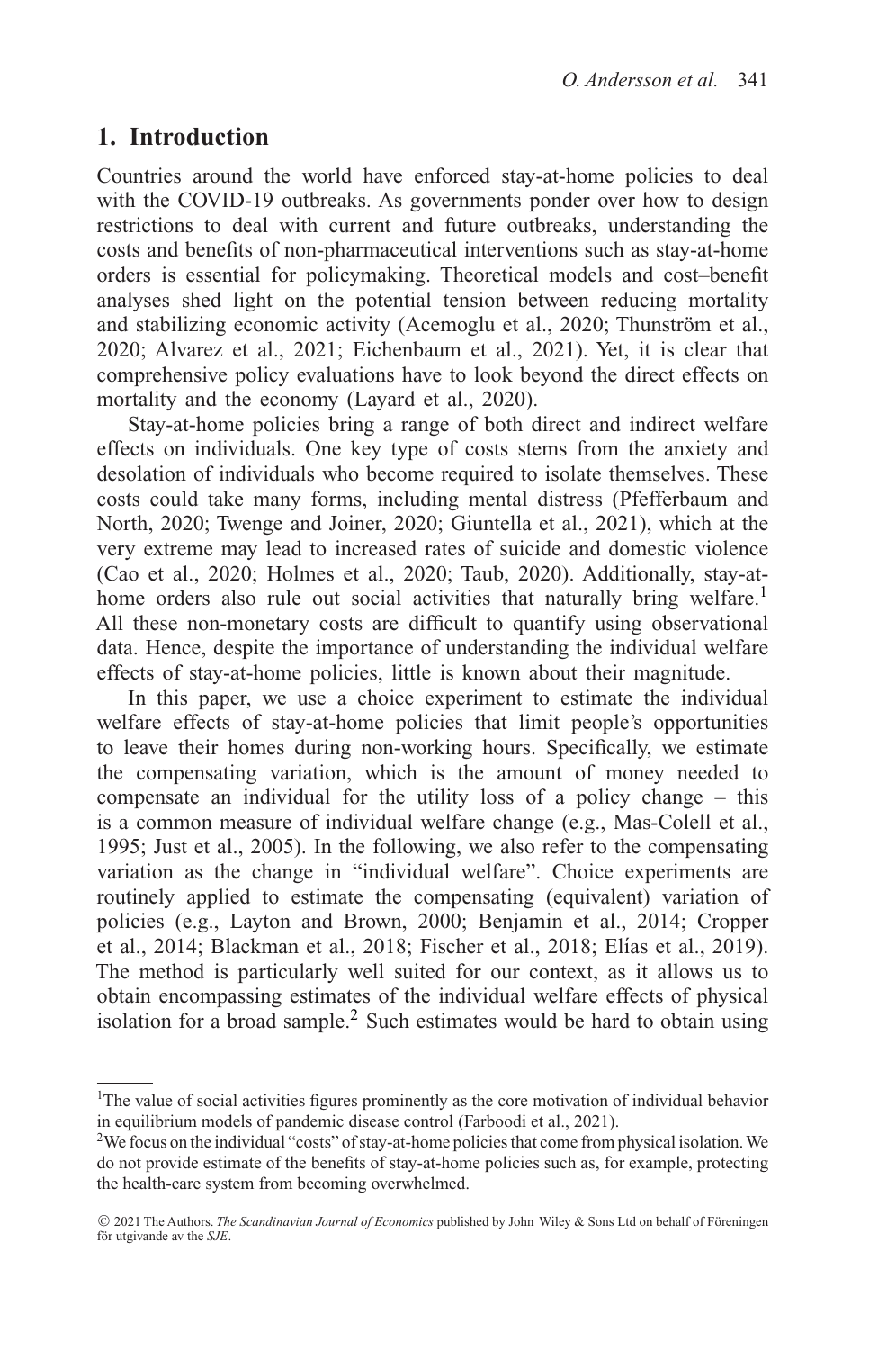observational data as we cannot directly observe individual welfare, and it is hard to think of a suitable way to measure welfare indirectly using such data.

The choice experiment was administered as an online survey to a general population sample of adult Swedes – representative in terms of age, gender, and geography – during mid-April 2020 ( $N = 1,495$ ). In our design, respondents are presented with a series of possible program versions, each describing a specific stay-at-home policy, and then asked whether they would like to participate in it or not. In each program version, we vary the length of the stay-at-home policy and the number of nonworking hours people would be allowed to leave their homes. Program participation is voluntary, and each version is coupled with a compensation that would be paid if the respondent opts in. Using this method, we can obtain an estimate of the individual welfare effect of having to stay home – that is, the willingness to accept compensation  $(WTA)$  – for each of the different dimensions.<sup>3</sup>

We find that stricter and longer stay-at-home policies are disproportionately more costly than more lenient ones. The WTA for isolation for two weeks but being allowed to leave home for 14 hours per week is only \$30 per week (throughout the paper, "\$" refers to US dollars), while the WTA for isolation for six weeks and only being allowed to leave home for two hours per week is \$228 per week. This indicates that strict stay-athome policies are likely to be cost-effective only if they slow the spread of the disease much more than more lenient policies.

Our results also shed light on sociodemographic and health-behavioral differences in the individual welfare impact of stay-at-home policies. Pandemic policies often target specific at-risk groups in society, such as older people. Indeed, recent theoretical results on optimal policy responses to the pandemic prescribe stricter policies for older individuals (Acemoglu et al., 2020). To assess the cost-effectiveness of such directed policies, it is essential to understand the heterogeneity in WTA. We find that people over the age of 60 have a much higher WTA of staying home than the rest of the population, even after accounting for socioeconomic characteristics (including income) and social distancing behaviors. These observed age differences in WTA should be considered when discussing policies targeting the elderly. We also find that people who already engage in social distancing

<sup>&</sup>lt;sup>3</sup>The stay-at-home policy restricts people's use of time, and our study thus relates to the literature on the optimal allocation and value of time, originating from the work by Becker (1965). The empirical literature is vast, ranging from measuring time use (e.g.,Aguiar and Hurst, 2007; Ramey and Francis, 2009) and estimating the demand for leisure (e.g., Phlips, 1978; Barnett, 1979) to estimating the value of time using surveys or experiments (e.g., Deacon and Sonstelie, 1985; Smith and Mansfield, 1998).

<sup>© 2021</sup> The Authors. *The Scandinavian Journal of Economics* published by John Wiley & Sons Ltd on behalf of Föreningen för utgivande av the SJE.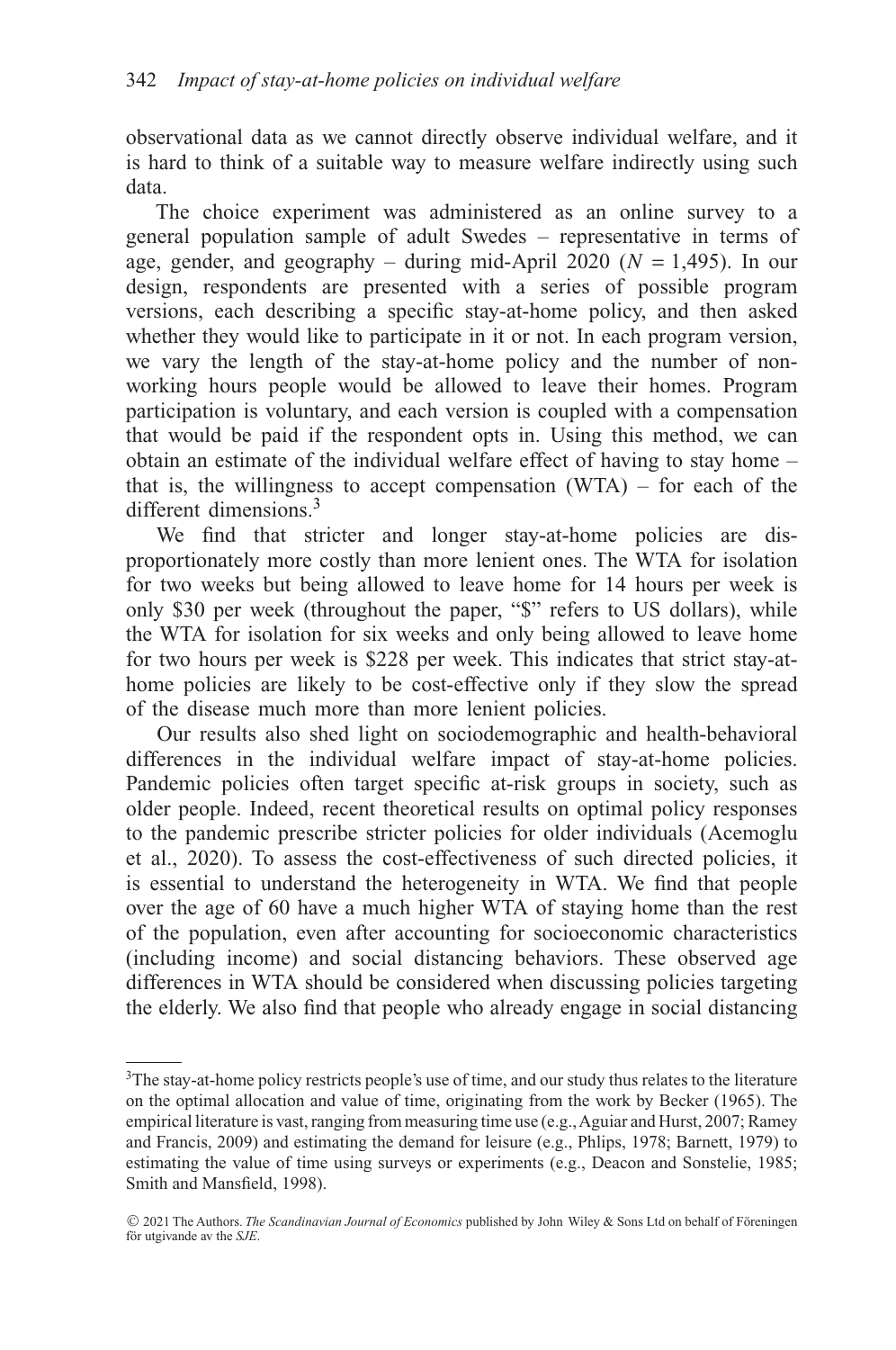behaviors require a lower compensation to stay at home, indicating that social distancing and the WTA of staying home are complements rather than substitutes.

Our results suggest that the welfare impact of stay-at-home orders is considerable. For example, assume that a one-month stay-at-home policy allowing only eight non-working hours spent away from home is adopted universally across Sweden. Our estimates then suggest that it would require payments of \$3,800 million per week to compensate all Swedes for the policy. This is equivalent to 9.1 percent of Sweden's monthly GDP, or 0.8 percent of the annual GDP. This figure can also be interpreted as 29,600 quality-adjusted life years (QALYs), which roughly corresponds to between 3,700 and 8,000 COVID-19 fatalities. Importantly, we only consider effects associated with restricting people's non-working hours. Hence, to obtain the societal cost of more restrictive stay-at-home orders, our estimate should be added to the costs of shutting down workplaces, schools, and childcare facilities, and the corresponding reduction in economic activity.

We collected the experimental data in a context in which there was little information about the virus, when most developed countries had just imposed strict stay-at-home policies, and there was, in general, little experience with living in a pandemic. To study whether our results depend on this particular context, we replicated our study with a new sample in December 2020 ( $N = 744$ ). Despite the context being rather different – participants had experienced the pandemic for almost a year and government restrictions were much stricter than in April – our results remain strikingly similar.

This paper is organized as follows. In Section 2, we present the choice experiment and the survey design. In Section 3, we describe the econometric specification. In Section 4, we present the results. We conclude in Section 5 and discuss the policy relevance and implications of our results.

### **2. Survey and experimental design**

In this section, we first introduce the design of the choice experiment and then describe the full set-up of the survey and the characteristics of our sample.

### **2.1. Choice experiment**

We presented a situation where the government had designed a voluntary stay-at-home program to reduce the spread of the COVID-19 virus.<sup>4</sup> As we

<sup>&</sup>lt;sup>4</sup> Asking participants to volunteer allows us to estimate the individual WTA. A potential limitation of this approach is that people might react differently if the stay-at-home policy is exogenously

<sup>© 2021</sup> The Authors. *The Scandinavian Journal of Economics* published by John Wiley & Sons Ltd on behalf of Föreningen för utgivande av the SJE.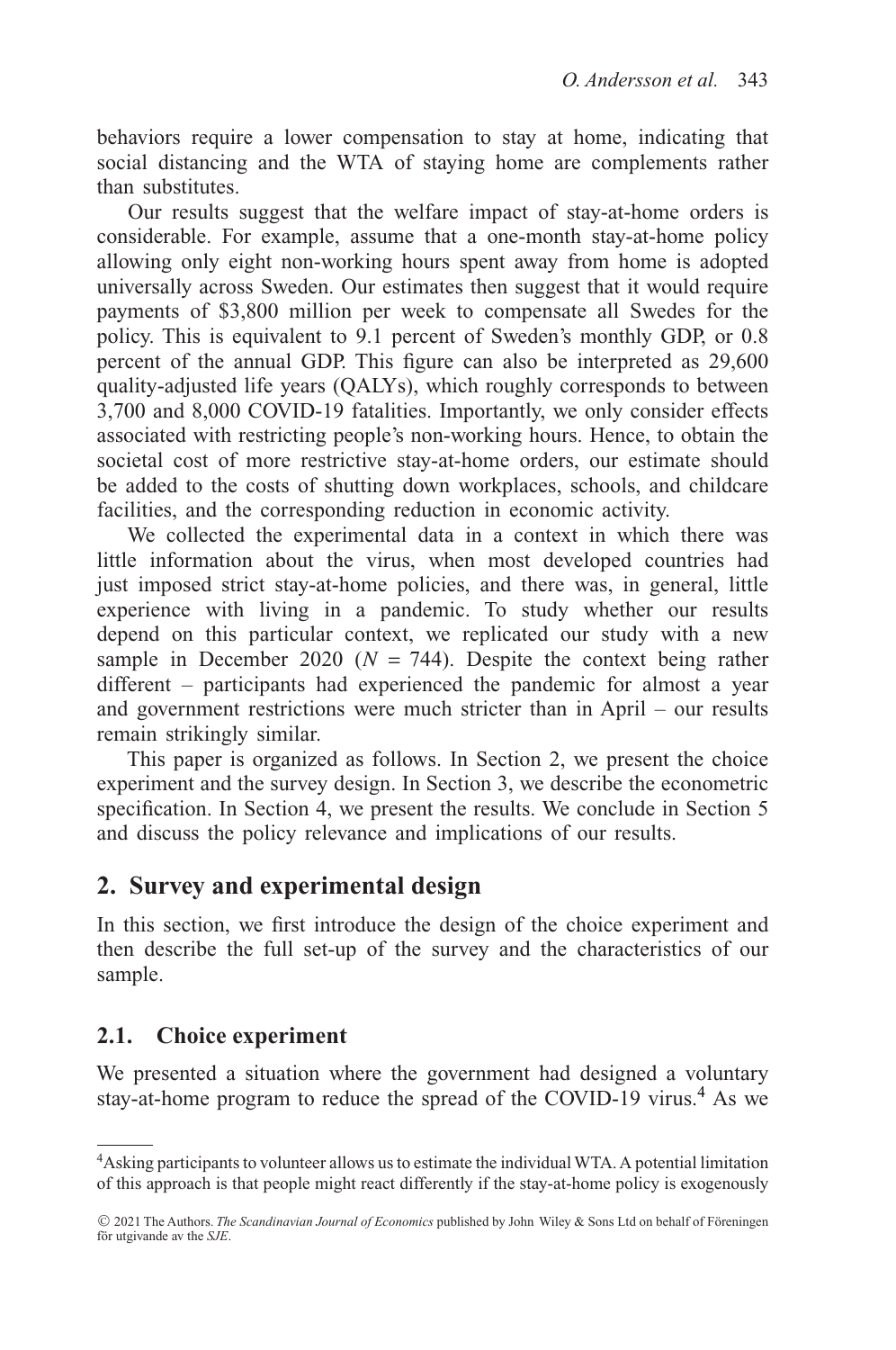wanted to focus on non-work time, we informed the subjects that schools would remain open and that people would still be able to work (from home or at their workplace).<sup>5</sup> We explained that in order for the program to be successful, 30 percent of the households would have to participate.<sup>6</sup> Furthermore, we explained that this level of participation was required for different types of households, including households with the same age and location profile as the respondent. Because of uncertainties regarding how such a program should be designed, respondents were told that three aspects would be varied:

- 1. number of weeks (two, four, or six);
- 2. number of hours away from home allowed for each household member (two, eight, or fourteen hours per week);
- 3. compensation to each adult participating (\$0, \$50, \$100, \$150, \$200, or \$250 per week).<sup>7</sup>

The number of weeks captures the main aspect of any stay-at-home program (i.e., the length of time households would have to isolate). The number of weeks that countries have been under stay-at-home orders, or pandemic lockdowns, has varied greatly, although most countries have had such policies in place for at least one month. The number of hours people are allowed to be away from home reflects how much flexibility there is for household members to go shopping or engage in leisure activities. This has also varied between countries and parts of countries, and not all policies have specified an exact amount of time that people are allowed to spend away from home, although, for example, France set a restriction

imposed (Dal Bó et al., 2010). In the latter case, the individual welfare effects are likely to be larger than what we find, given that individuals might suffer additional utility losses from loss of controllability. We thank an anonymous referee for pointing this out.

<sup>&</sup>lt;sup>5</sup>Focusing on non-work time gives us more control over participants' beliefs and potential motives. Restricting individuals to work only from home would only be feasible for some individuals. Limiting the possibilities to work would also raise a number of questions related to job security and permanent job loss, issues that are important but not our main focus. Moreover, by focusing on non-work time, participants do not have to worry about their decisions having an impact on the functioning of essential sectors in the economy, such as health care.

<sup>&</sup>lt;sup>6</sup>Since participants were asked to participate voluntarily, we chose 30 percent to make the scenarios credible. For example, we would expect few participants to believe that 70 percent of the population would participate in a program that forces them to stay at home for six weeks without compensation, or that (as in one of the survey versions) restaurants and shops would remain open if 70 percent of the population stayed at home.

<sup>&</sup>lt;sup>7</sup>We implemented the choice experiment with Swedish crowns (1 SEK =  $$0.10$ ). For an easier interpretation of our results, we express all magnitudes in US dollars rather than in Swedish crowns.

<sup>© 2021</sup> The Authors. *The Scandinavian Journal of Economics* published by John Wiley & Sons Ltd on behalf of Föreningen för utgivande av the SJE.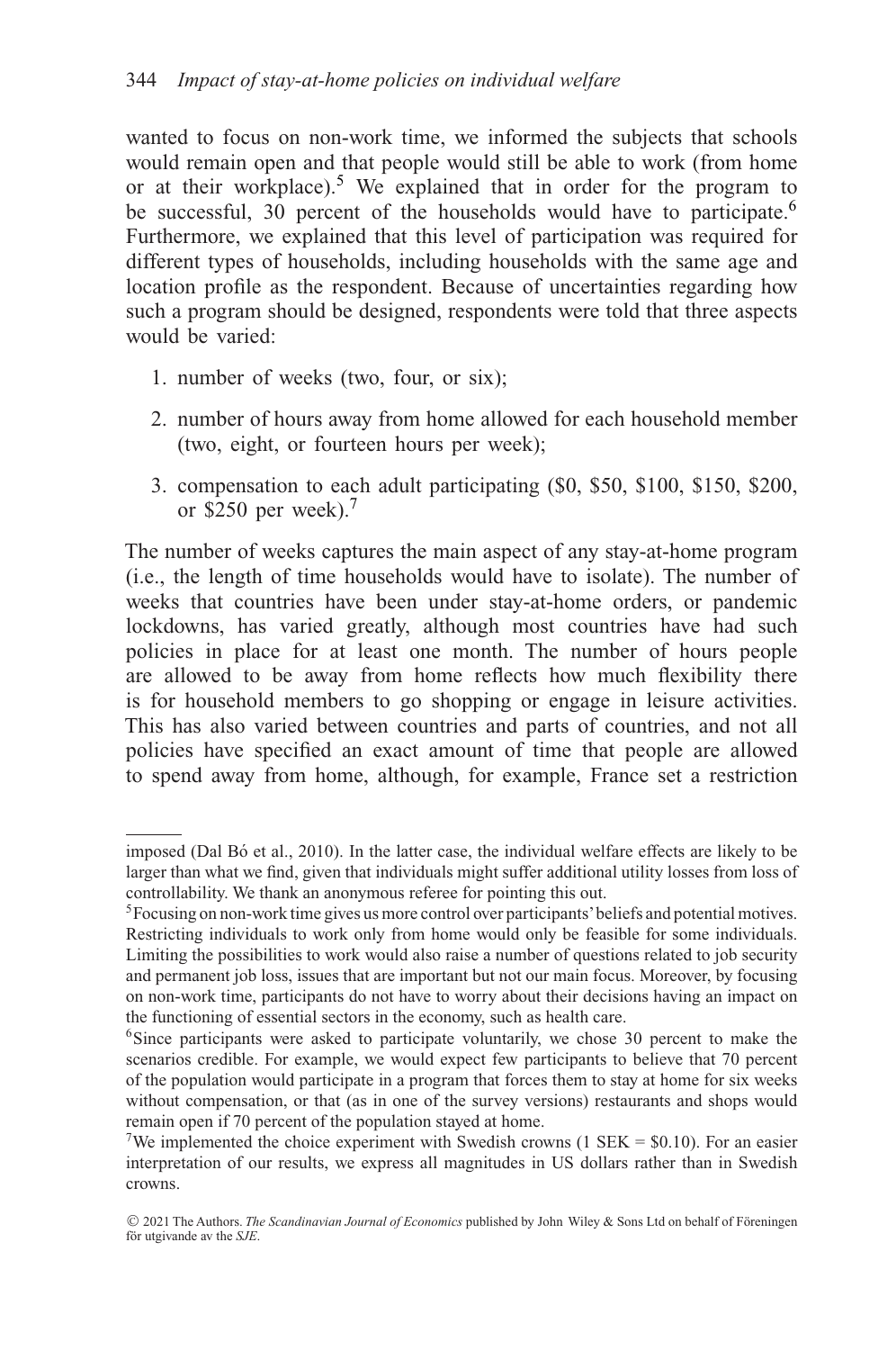of a maximum of one hour per day. We explained that the payment was made as a way of recognizing that it would be costly for households to isolate. It was explained that the program would be voluntary, but anyone participating would have to follow the provided rules for the stipulated time.

To understand whether the individual welfare impact of stay-at-home orders depends on the outside options, we implemented two survey versions to which each participant was randomly assigned. In one version, respondents were informed that restaurants and stores would be open, but that public gatherings would be limited to a maximum of 50 people. The description was similar to the actual situation in Sweden at the time of the experiment. In the other version, the situation would be stricter, with closed restaurants and stores and only pharmacies and supermarkets allowed to be open.

The respondents were asked to state whether their household would participate in each of nine versions of a voluntary stay-at-home program. The nine presented program designs differed along the dimensions described above.<sup>8</sup> Before they made their choice, an example choice scenario was presented. In order to reduce demand effects, we also explained that there was no right or wrong answer. Online Appendix C contains a complete description of the choice experiment scenario.

### **2.2. The survey**

The choice experiment was the central module of a survey that consisted of four parts. In the first part, we asked the respondents about their behavior during the ongoing COVID-19 pandemic.<sup>9</sup> The second part contained the choice experiment. The third part included a set of questions relating to the current Swedish policy. We asked to what extent participants worried about the economy, at both the private and the societal level, the functioning of the health-care sector, to what extent they thought the government did enough to

<sup>&</sup>lt;sup>8</sup>The nine potential program scenarios were generated with an orthogonal design using Ngene (ChoiceMetrics, 2018), allowing us to estimate independent non-linear effects for all aspects. The total number of choice scenarios from the orthogonal design is 18. In the survey, each respondent was asked to consider nine scenarios randomly drawn from the total set of 18.

<sup>&</sup>lt;sup>9</sup>The questions measured, for example, whether respondents avoided social contacts, kept their distance from other people, and refrained from traveling, as well as whether they stayed informed about the pandemic and maintained personal hygiene routines, such as sneezing into their elbow and not touching their face. It was important to ask the questions about behavior before the choice experiment as the two survey versions might affect statements about behavior during the pandemic. We believe such spillovers to be less relevant for the socioeconomic variables, which we asked about after the choice experiment.

<sup>© 2021</sup> The Authors. *The Scandinavian Journal of Economics* published by John Wiley & Sons Ltd on behalf of Föreningen för utgivande av the SJE.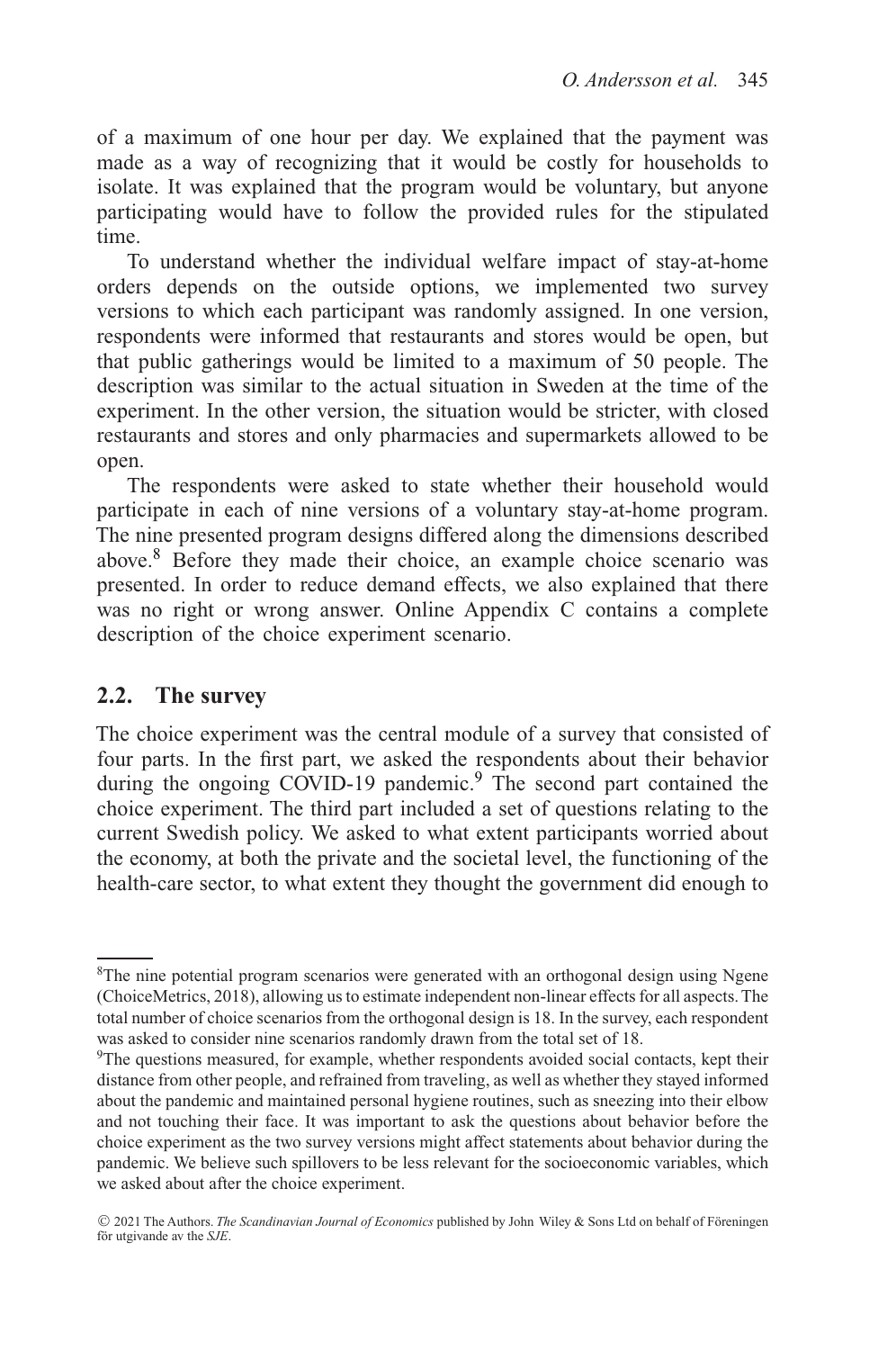fight the pandemic, and their beliefs about the risk of becoming infected.<sup>10</sup> Finally, in the fourth part, we asked the respondents questions about their socioeconomic status, such as age, education, gender, and housing. The questions are given in Online Appendix C.

### **2.3. Sample**

The respondents were recruited from a general population panel in Sweden. The panel is representative with respect to age, gender, and geographic composition of the adult (+18 years old) Swedish population. The sampling was stratified by gender, age, and geographic composition, and the online survey was sent by the survey company Enkätfabriken during the period 8–30 April 2020. We obtained 1,845 responses, of which 215 were incomplete and therefore excluded. In addition, we excluded 135 respondents who completed the survey in less than five minutes. We expect this to be the minimum amount of time a person needs to fill out the survey with sufficient focus. This leaves us with a sample size of 1,495. Descriptive statistics of the sample are presented in Table A1 in the Appendix. In comparison with the Swedish population, our sample is indeed representative with respect to gender, age composition, and geographic location of households. However, we have an over-representation of university-educated people (37 percent) compared with the population (23 percent). For this reason, all estimates are based on sampling weights where we correct for this misrepresentation. $^{11}$ 

### **2.4. The Swedish context in April 2020**

In April 2020, the Swedish average daily number of new intensive care (ICU) admissions was 35, and the average daily number of deaths related to COVID-19 was 87, suggesting similar numbers of COVID-19 cases per capita as countries such as the US and the UK. However, unlike most other countries, Sweden avoided mandating strict stay-at-home policies. Restaurants, shopping malls, and gyms remained open during the first peak of the pandemic. Most people did not self-isolate. Our participants report that last week they left their home on average 1.5 times to do physical activities with other people, 1.8 times to spend time with friends and relatives who do not live in the same household, and 2.3 times to buy

<sup>10</sup>We also elicited their risk, time, and social preferences, using the questions from Falk et al. (2018). These questions were elicited for another research project unrelated to the choice experiment (Campos-Mercade et al., 2021).

 $<sup>11</sup>$ All results reported in the paper are very similar if we do not use sampling weights. The</sup> unweighted estimations are presented in Online Appendix A.

<sup>© 2021</sup> The Authors. *The Scandinavian Journal of Economics* published by John Wiley & Sons Ltd on behalf of Föreningen för utgivande av the SJE.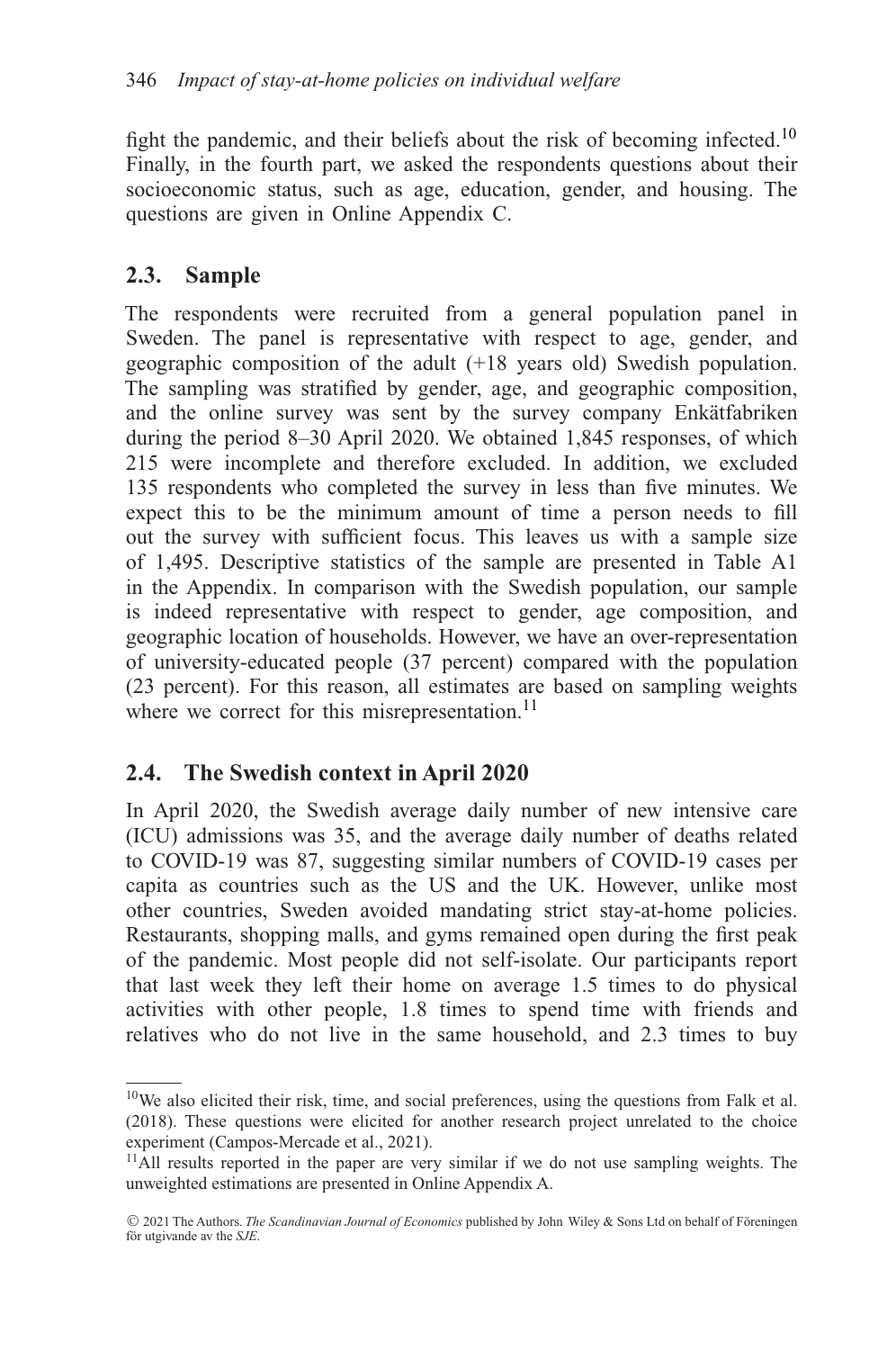things other than food and medicine (e.g., clothes). While they interacted less with others than the previous year (the corresponding reported numbers for the previous year are 3.7, 3.1, and 3.3 times, respectively), there was still a considerable amount of mobility. Hence, the proposed stay-at-home policy goes beyond private mitigation efforts.

#### **3. Econometric framework**

In the choice experiment, we observe the choice of participating or not for each suggested design of the program. We apply a random utility model framework to analyze the data (McFadden, 1974). In program version *i*, the program is described with an attribute vector  $a_i$  and a compensation  $c_i$ . Given an income of  $M_k$ , the utility of not participating and participating is expressed as

$$
V_{jk}(\text{not participating}) = U(M_k) = \alpha + \gamma M_k + \varepsilon_{jk},\tag{1}
$$

$$
V_{ik}(\text{participating}) = U(a_i, M_k, c_i) = \beta a_i + \gamma (M_k + c_i) + \varepsilon_{ik}, \qquad (2)
$$

where  $\varepsilon_{ik}$  is an error term capturing, by the researcher, unobserved effects,  $\beta$  is a parameter vector,  $\alpha$  is an alternative-specific constant for nonparticipation, and  $\gamma$  is the marginal utility of money.<sup>12</sup> The probability that individual *k* chooses to participate in program version *i* can now be expressed as

$$
P_{ik} = P[\beta a_i + \gamma(M_k + c_i) + \varepsilon_{ik} > \alpha + \gamma M_k + \varepsilon_{jk}]
$$
  
=  $P[\beta a_i + \gamma c_i - \alpha > \eta_{ik}],$  (3)

where  $\eta_{ik} = \varepsilon_{jk} - \varepsilon_{ik}$ . Thus, the probability of participation depends on the difference in utility between the two alternatives and the error term. To estimate this model, we assume that  $\eta_{ik}$  has a standard normal distribution, which means that we estimate a probit model. Moreover, we allow for nonlinear effects for both non-monetary attributes through a dummy coding of the attribute levels, using the least restrictive scenario as the reference case (i.e., two weeks at home with 14 hours per week allowed away from home). From estimated model parameters, we can estimate the compensating variation of a particular policy, that is, the individual welfare effect of

 $12$ We assume that the marginal utility of money (income) is constant and the same for all individuals. This is common in the literature, but it is possible to estimate other functional forms of the utility function (Hensher et al., 2005). We have estimated a model where we allow for the marginal utility of money to vary with the income level of the individual using a piecewise linear spline function of income with three different groups. The core results in terms of average WTA are robust to this specification, and, as expected, we find that the marginal utility of money is lower for higher-income individuals. This would, in turn, result in higher WTA estimates for higher-income individuals. Full results are available upon request from the authors.

<sup>© 2021</sup> The Authors. *The Scandinavian Journal of Economics* published by John Wiley & Sons Ltd on behalf of Föreningen för utgivande av the SJE.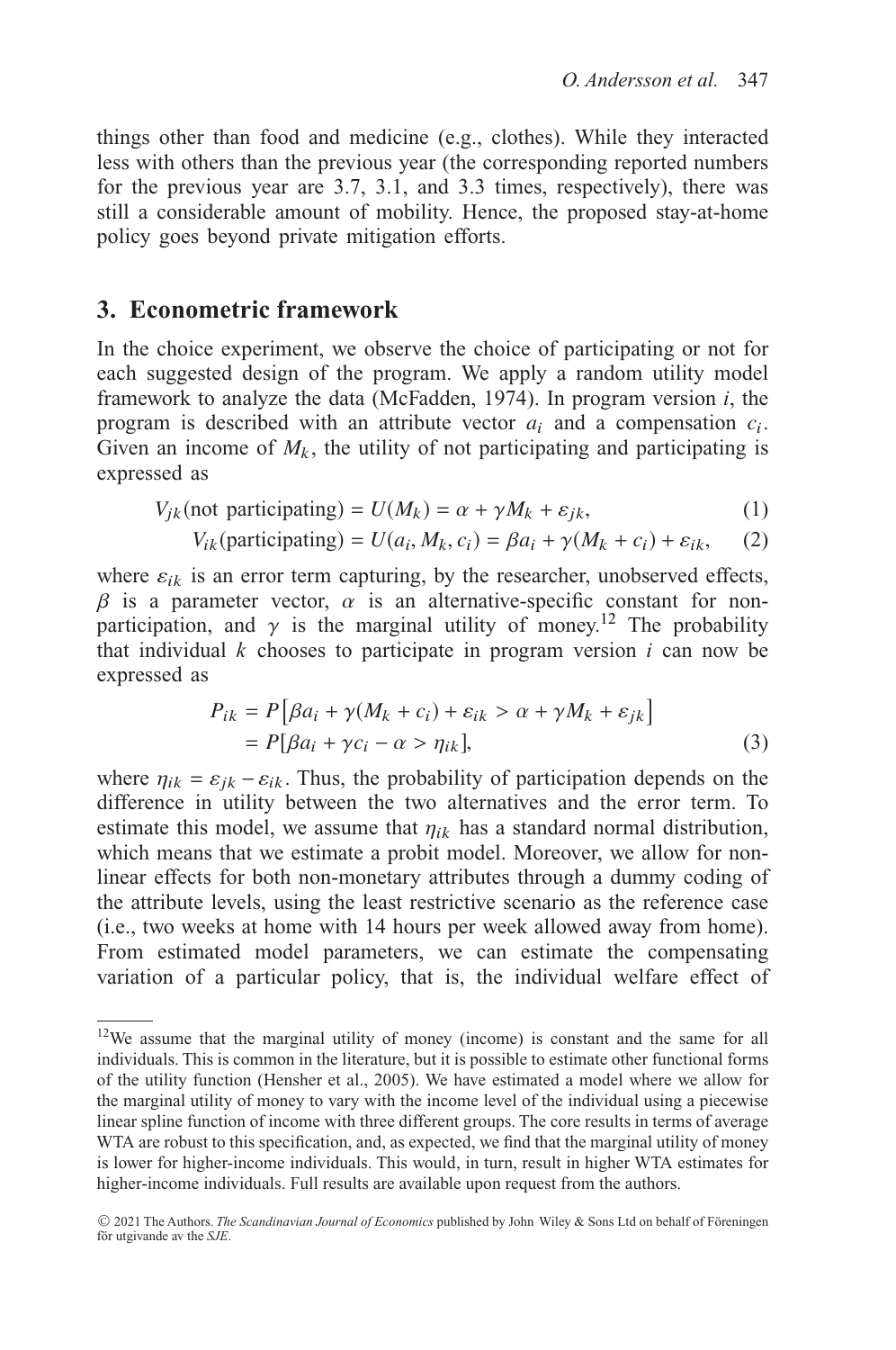a restriction on the behavior of the individual (Mas-Colell et al., 1995; Just et al., 2005). This measure is expressed in terms of how much income would have to change in order to keep the individual at the initial utility level with no restrictions, given that the policy has taken place. We measure the compensating variation using the WTA. The WTA for any combination  $(a_m)$  of the attribute levels is (Holmes et al., 2017)

$$
WTA(a_m) = \frac{\alpha + \beta_m}{\gamma}.
$$
\n<sup>(4)</sup>

Additionally, we can use the model's parameters to estimate the predicted probability of participation for different configurations of the program.

### **4. Results**

In this section, we begin by presenting our core estimates of the WTA of stay-at-home policies. Thereafter, we explore the heterogeneity of these estimates with respect to socioeconomic background variables, including characteristics of the respondents' home and work arrangements. Finally, we present the results of a replication study carried out around eight months after the initial study.

#### **4.1. Willingness to accept compensation of stay-at-home policies**

We find no differences between the two survey versions of the experiment (open/closed restaurants and stores).<sup>13</sup> In the following, we combine the responses from the two versions and estimate a pooled model. Standard errors are clustered at the individual level. The estimated binary probit model is presented in Table A2 in the Appendix. In Figure 1, we display the estimated WTA measures for different stay-at-home policies. Note that these measures include the overall disutility/utility (measured in monetary terms) of participating in the program, as indicated by the sign and magnitude of the intercept in the probit model.

The WTA for a short period of social isolation (two weeks) for households is modest when the number of hours allowed away from home is relatively generous (14 hours). When the number of hours is more restricted,

<sup>&</sup>lt;sup>13</sup>In Table A2, we have estimated a probit model on the pooled data with interaction terms between the non-monetary attributes and a dummy variable capturing survey version. The corresponding WTA estimations are in Table A3. The WTA estimates of the two survey versions are very similar. The only notable differences between the survey versions are observed for the two-week scenarios with eight or 14 hours allowed away from home. One potential explanation is that the scenario differences become less salient when the stay-at-home policies become stricter (cf. Kőszegi and Szeidl, 2013).

<sup>© 2021</sup> The Authors. *The Scandinavian Journal of Economics* published by John Wiley & Sons Ltd on behalf of Föreningen för utgivande av the SJE.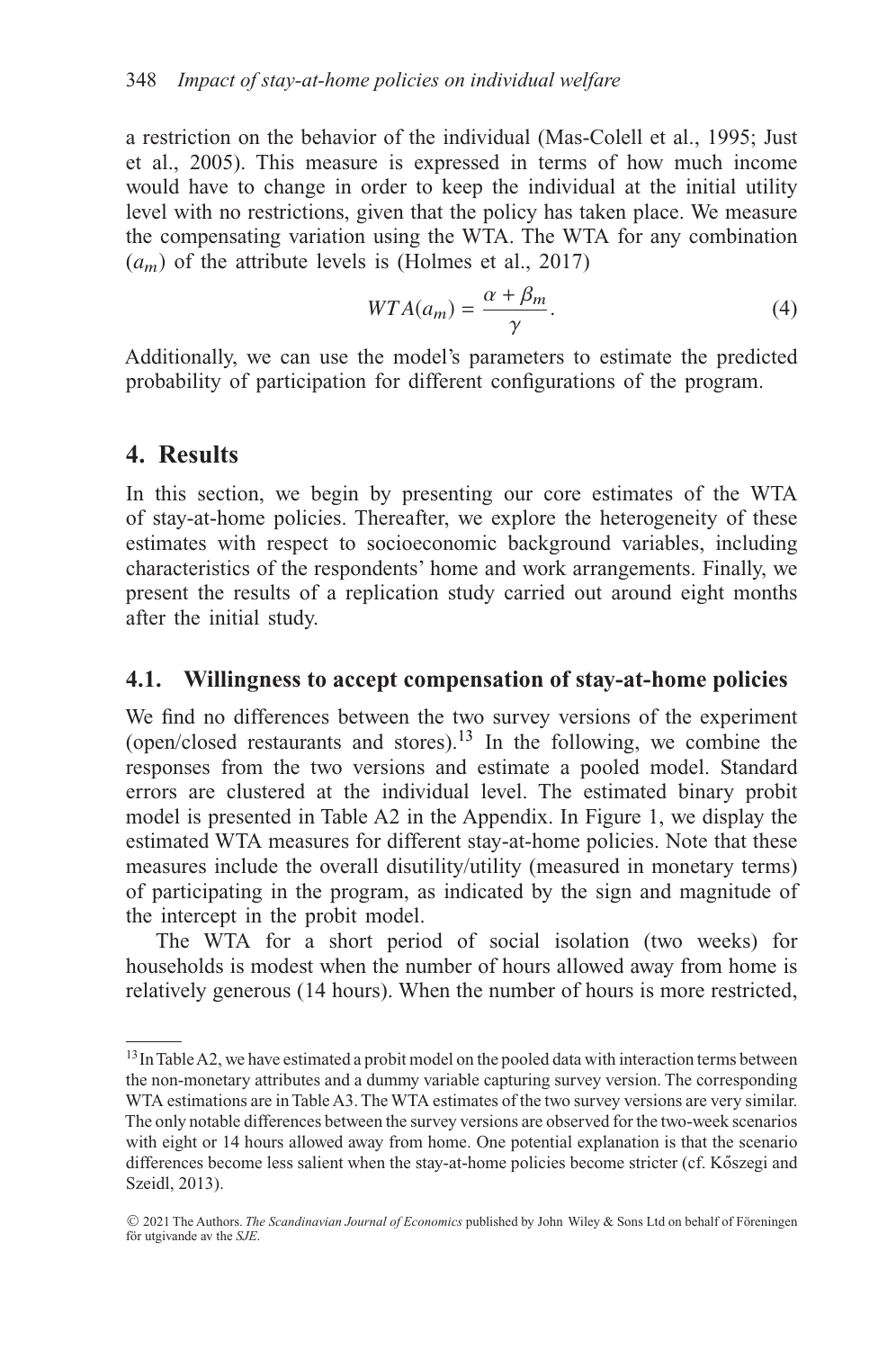

**Figure 1.** WTA for stay-at-home policy in US dollars per week

*Notes*: Estimated mean WTA in US dollars per week and per adult for a household to participate in the program. To obtain the total compensation required for participating in a program, the numbers given in the figure should be multiplied by the number of weeks. Standard errors obtained by the delta method are given in parentheses.

the estimated WTA increases substantially; if set to only two hours per week, the estimated mean WTA is \$125 per adult and per week. Similarly, increasing the length of social isolation from two to four weeks increases the mean WTA to \$105, even when participants are allowed to be away from home for 14 hours per week. Moving from four to six weeks also results in an increase in WTA, although it is smaller than moving from two to four weeks. As for the number of hours allowed away from home, the rise in WTA when moving from eight to two hours is substantial, while moving from 14 to eight hours results in a smaller increase. This is consistent with standard utility theory and the diminishing marginal utility of leisure.

Another informative way of illustrating the results is to look at predicted participation probabilities for different compensation levels and program versions. In Figure 2, we report predicted participation probabilities for three versions of the program: a lenient version, with two weeks of isolation and 14 hours per week allowed away from home; a medium version, with four weeks of isolation and eight hours per week allowed away from home; and a strict version, with six weeks of isolation and two hours per week allowed away from home.

Several observations can be made from the predicted program participation probabilities. To begin with, a sizeable fraction of the respondents would be willing to participate even without any compensation. For the most lenient program, this fraction is about 44 percent. For the most restrictive program, the share drops to nearly 14 percent. Consequently, if voluntary self-isolation were implemented for a limited period, a sizeable

<sup>© 2021</sup> The Authors. *The Scandinavian Journal of Economics* published by John Wiley & Sons Ltd on behalf of Föreningen för utgivande av the SJE.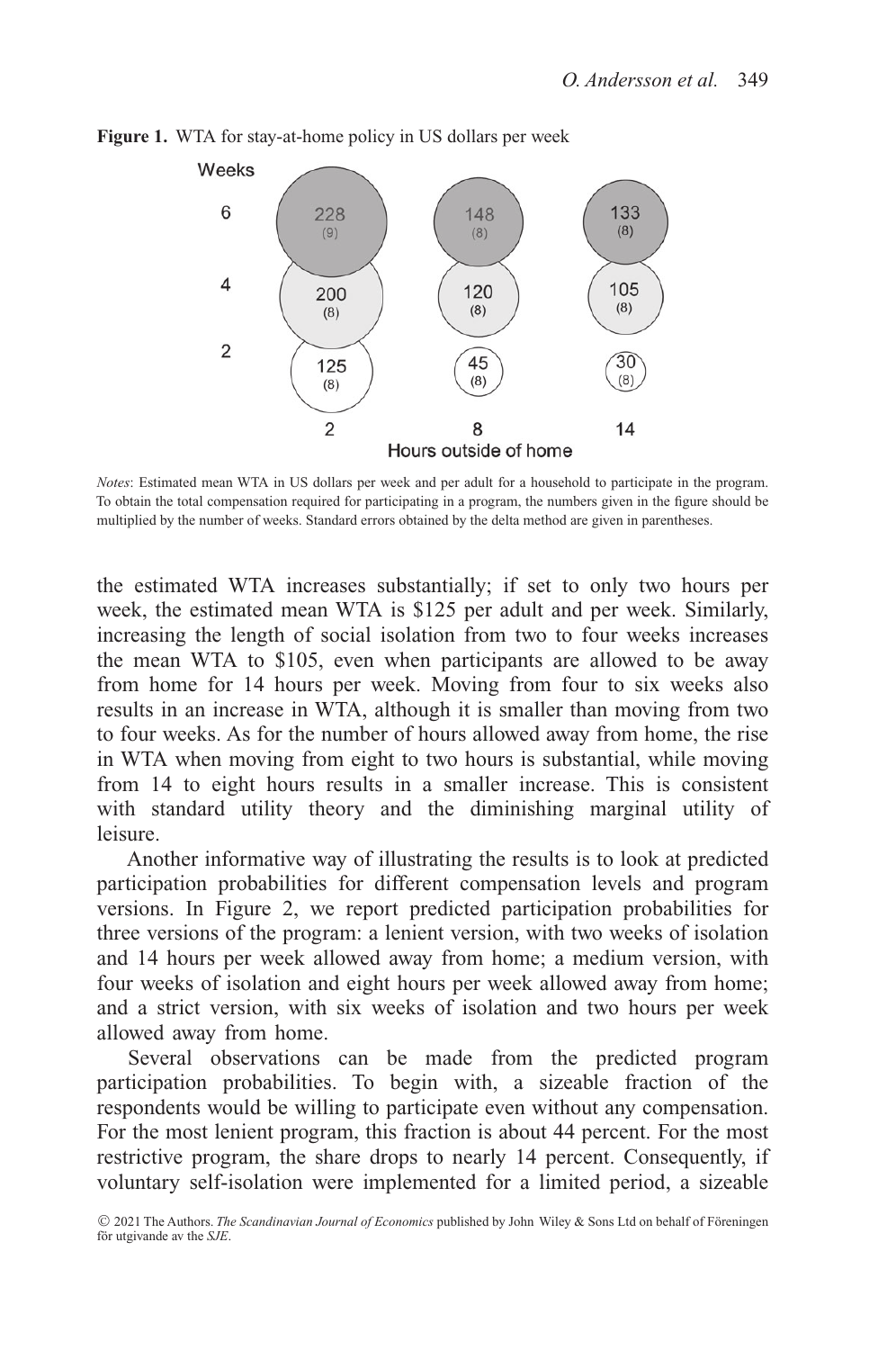

**Figure 2.** Predicted participation probabilities by level of compensation

share of the population would opt into this, and the direct welfare consequences for these households would be modest. At the same time, even for a lenient program, a rather sizeable compensation of \$200 would not reach an 80 percent participation rate. For the most restrictive program, this fraction goes down to 45 percent. This indicates that self-isolation would result in large negative individual welfare consequences for a large part of the population.

#### **4.2. Heterogeneities in WTA**

To explore heterogeneities in the estimated WTA, in this subsection we investigate to what extent the willingness to participate in the voluntary program and the WTA of social isolation vary with individual characteristics. In Table 1, we present estimates from three models. In the first model, we include a number of sociodemographic characteristics. In the second, we add a set of work and home characteristics that might affect the willingness to participate in the stay-at-home program. In the third model, we aggregate 13 pandemic health and social distancing behaviors that we queried in relation to how participants behave in their everyday life. These behaviors included questions such as to what extent they try to avoid physical social contacts, keep social distance, and

<sup>© 2021</sup> The Authors. *The Scandinavian Journal of Economics* published by John Wiley & Sons Ltd on behalf of Föreningen för utgivande av the SJE.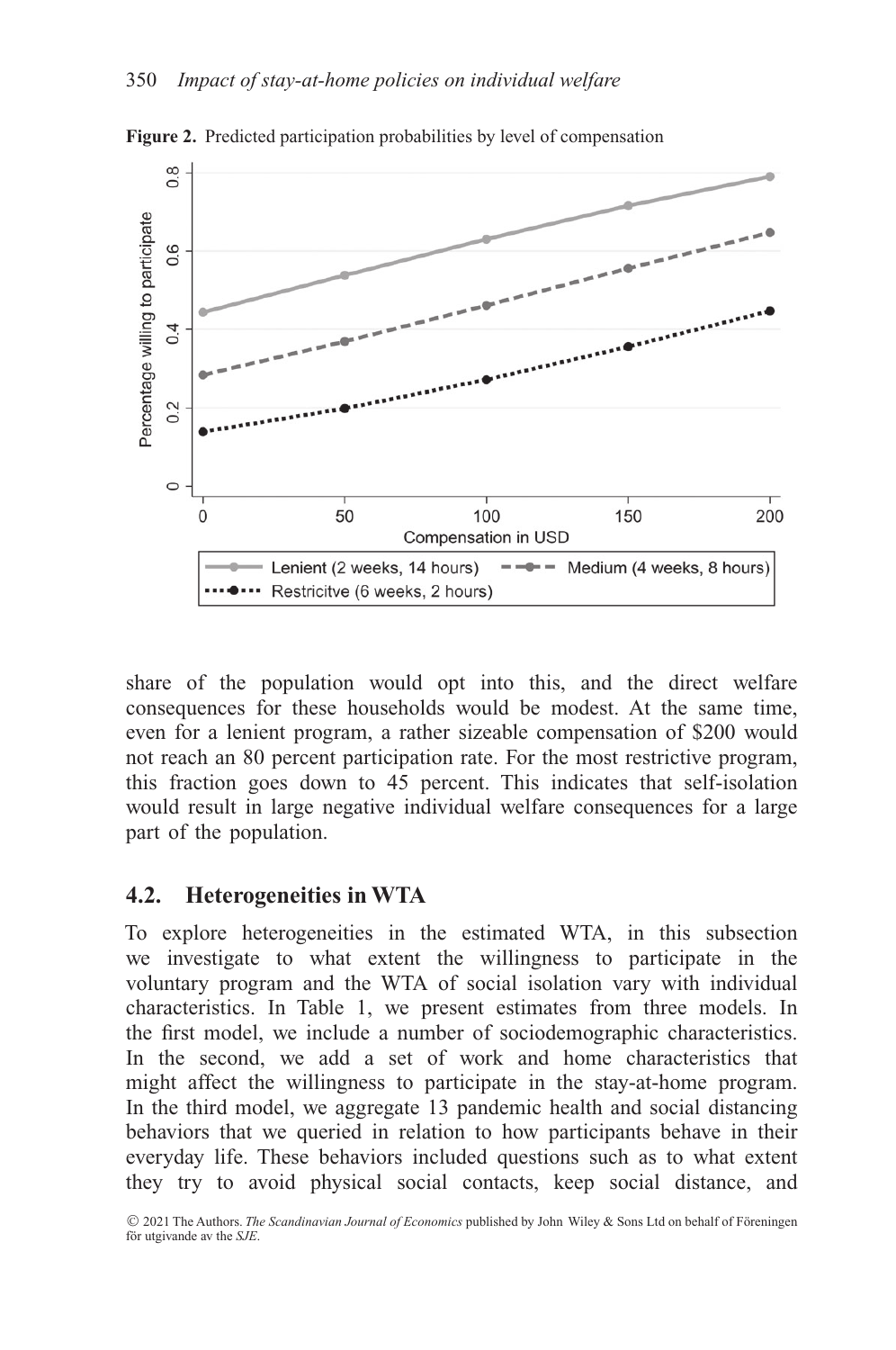|                                                      | (1)         | (2)         | (3)         |
|------------------------------------------------------|-------------|-------------|-------------|
| Female                                               | $0.044**$   | $0.040*$    | 0.009       |
|                                                      | (0.021)     | (0.021)     | (0.021)     |
| Aged 39-39 years                                     | $-0.045$    | $-0.044$    | $-0.056$    |
|                                                      | (0.035)     | (0.035)     | (0.035)     |
| Aged 40-49 years                                     | $-0.023$    | $-0.021$    | $-0.065*$   |
|                                                      | (0.036)     | (0.036)     | (0.035)     |
| Aged 50–59 years                                     | $-0.041$    | $-0.042$    | $-0.087***$ |
|                                                      | (0.033)     | (0.033)     | (0.034)     |
| Aged 60–69 years                                     | $-0.093**$  | $-0.094**$  | $-0.153***$ |
|                                                      | (0.037)     | (0.037)     | (0.038)     |
| Aged $\geq 70$ years                                 | $-0.161***$ | $-0.159***$ | $-0.219***$ |
|                                                      | (0.042)     | (0.043)     | (0.044)     |
| Income per adult                                     | $-0.016$    | $-0.015$    | $-0.016$    |
|                                                      | (0.011)     | (0.011)     | (0.011)     |
| Employed                                             | $-0.064**$  | $-0.065**$  | $-0.060**$  |
|                                                      | (0.025)     | (0.025)     | (0.025)     |
| University education                                 | $0.084***$  | $0.089***$  | $0.088***$  |
|                                                      | (0.021)     | (0.021)     | (0.021)     |
| One adult in household                               | $0.068***$  | $0.084***$  | $0.086***$  |
|                                                      | (0.024)     | (0.027)     | (0.026)     |
| No children in household                             | 0.027       | 0.037       | 0.025       |
|                                                      | (0.024)     | (0.026)     | (0.025)     |
| Big city $(>300,000)$ inhabitants)                   | $-0.010$    | $-0.008$    | $-0.010$    |
|                                                      | (0.027)     | (0.029)     | (0.029)     |
| City ( $\langle$ 300,000 and $>$ 50,000 inhabitants) | $-0.041$    | $-0.040$    | $-0.034$    |
|                                                      | (0.029)     | (0.030)     | (0.030)     |
| Small city $(<50,000$ inhabitants)                   | 0.005       | 0.003       | 0.006       |
|                                                      | (0.033)     | (0.033)     | (0.033)     |
| Cannot work from home                                |             | $-0.004$    | 0.002       |
|                                                      |             | (0.028)     | (0.027)     |
| House                                                |             | $-0.049*$   | $-0.052*$   |
|                                                      |             | (0.029)     | (0.029)     |
| House/apartment size                                 |             | $-0.001$    | $-0.000$    |
|                                                      |             | (0.000)     | (0.000)     |
| Have access to garden                                |             | $0.086***$  | $0.085***$  |
|                                                      |             | (0.028)     | (0.027)     |
| Have access to balcony                               |             | 0.020       | 0.011       |
|                                                      |             | (0.024)     | (0.024)     |
| Good health behavior                                 |             |             | $0.085***$  |
|                                                      |             |             | (0.013)     |
| Probability of becoming infected                     |             |             | $0.083**$   |
|                                                      |             |             | (0.037)     |

**Table 1.** Marginal effects: pooled probit models with heterogeneous effects

© 2021 The Authors. *The Scandinavian Journal of Economics* published by John Wiley & Sons Ltd on behalf of Föreningen för utgivande av the *SJE*.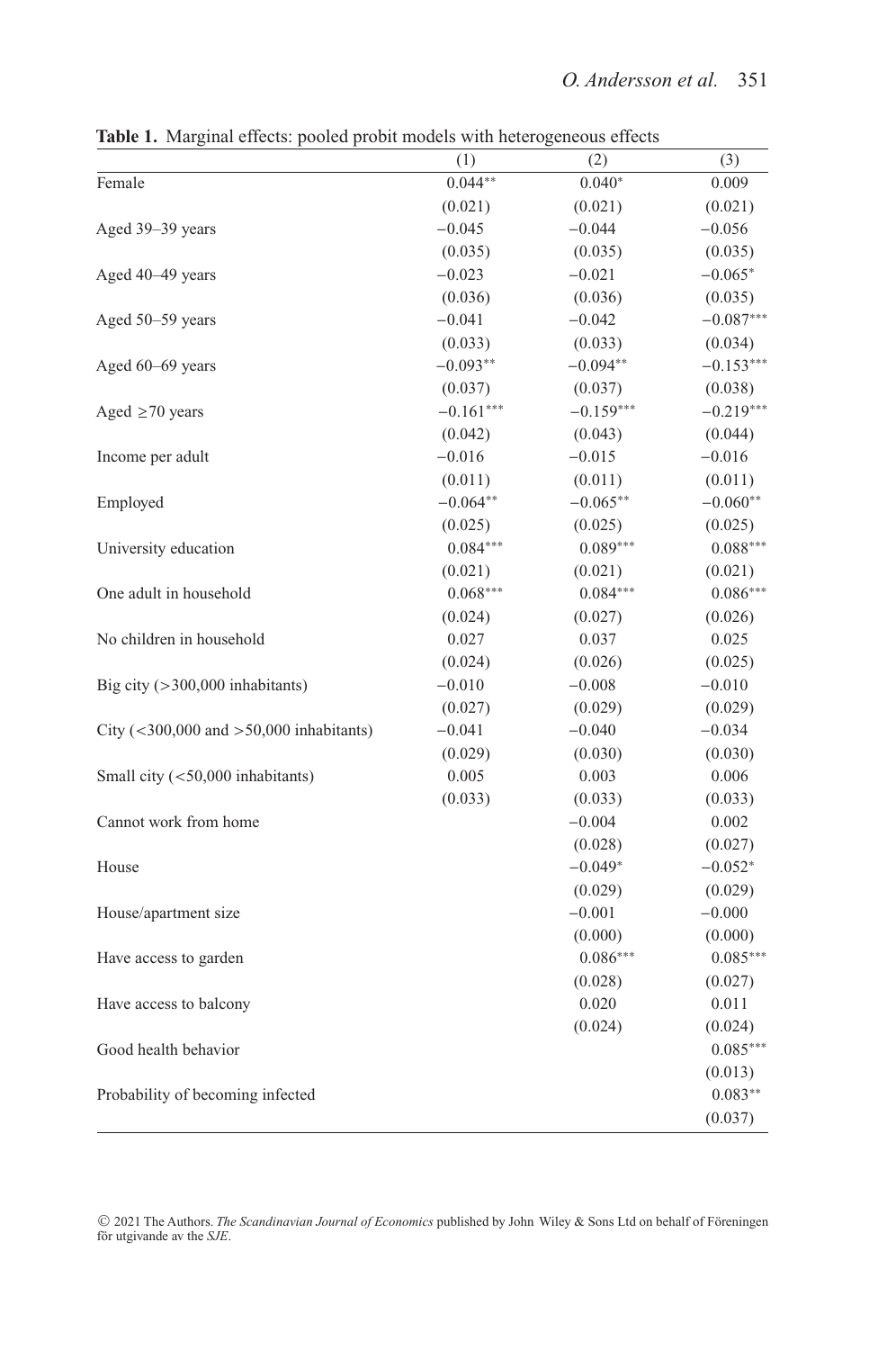|                              |            | (2)        | (3)        |
|------------------------------|------------|------------|------------|
| Compensation in \$100        | $0.193***$ | $0.194***$ | $0.198***$ |
|                              | (0.008)    | (0.008)    | (0.008)    |
| Choice experiment attributes | Included   | Included   | Included   |
| <b>Observations</b>          | 13.455     | 13.455     | 13.455     |

#### **Table 1.** Continued

*Notes*: Models estimated with sampling weights to adjust for over-representation of university-educated respondents. Marginal effects estimated by keeping all other variables at their means. Choice experiment attributes include dummies for each of the categories of the choice experiment, namely weeks and hours away from home. Robust standard errors are given in parentheses. \*\*\*  $p < 0.01$ ; \*\*  $p < 0.05$ ; \*  $p < 0.1$ .

wash their hands. We aggregate these 13 health behaviors by performing a principal-component factor analysis. We selected the factor with the highest eigenvalue (eigenvalue  $= 4.50$ ) as our measure of (compliant) health behavior (Table A4 presents a list with all the questions and their corresponding factor loadings). We also include individuals' beliefs about the risk of becoming infected with COVID-19.

There are a number of demographic and socioeconomic characteristics that affect the likelihood of participation. To begin with, individuals over the age of 60 are considerably less likely to participate. A respondent belonging to the oldest category (70 years and older) has a participation probability that is around 23 percentage points lower than a respondent in the youngest group (in model 2). This marginal effect corresponds to a difference in WTA for participating at all of  $$118$  per week.<sup>14</sup> Women, as well as university-educated and single-adult households, are more likely to voluntarily participate, which means that the WTA of a stayat-home program is lower for these groups. In contrast, having a job is negatively associated with participation. Households in larger cities are no different from households in rural areas when it comes to the likelihood of participating.

In model 2, when including work and home characteristics that potentially affect the individual welfare effects of the policy, the magnitudes of the coefficients are similar to those in model 1. We find that respondents with access to a garden are more likely to participate.<sup>15</sup> Whether or not the respondent can work from home does not have an impact on the willingness to participate.

<sup>&</sup>lt;sup>14</sup>Marginal effects on WTA are estimated as ratios between the coefficient in question and the compensation coefficient.

<sup>&</sup>lt;sup>15</sup>Interestingly, those relatively few who live in a house but do not have access to a garden are less willing to participate than those who live in an apartment. However, we interpret this finding cautiously, as it is only marginally significant and we do not replicate it in December 2020 (see Table A5 in the Appendix).

<sup>© 2021</sup> The Authors. *The Scandinavian Journal of Economics* published by John Wiley & Sons Ltd on behalf of Föreningen för utgivande av the SJE.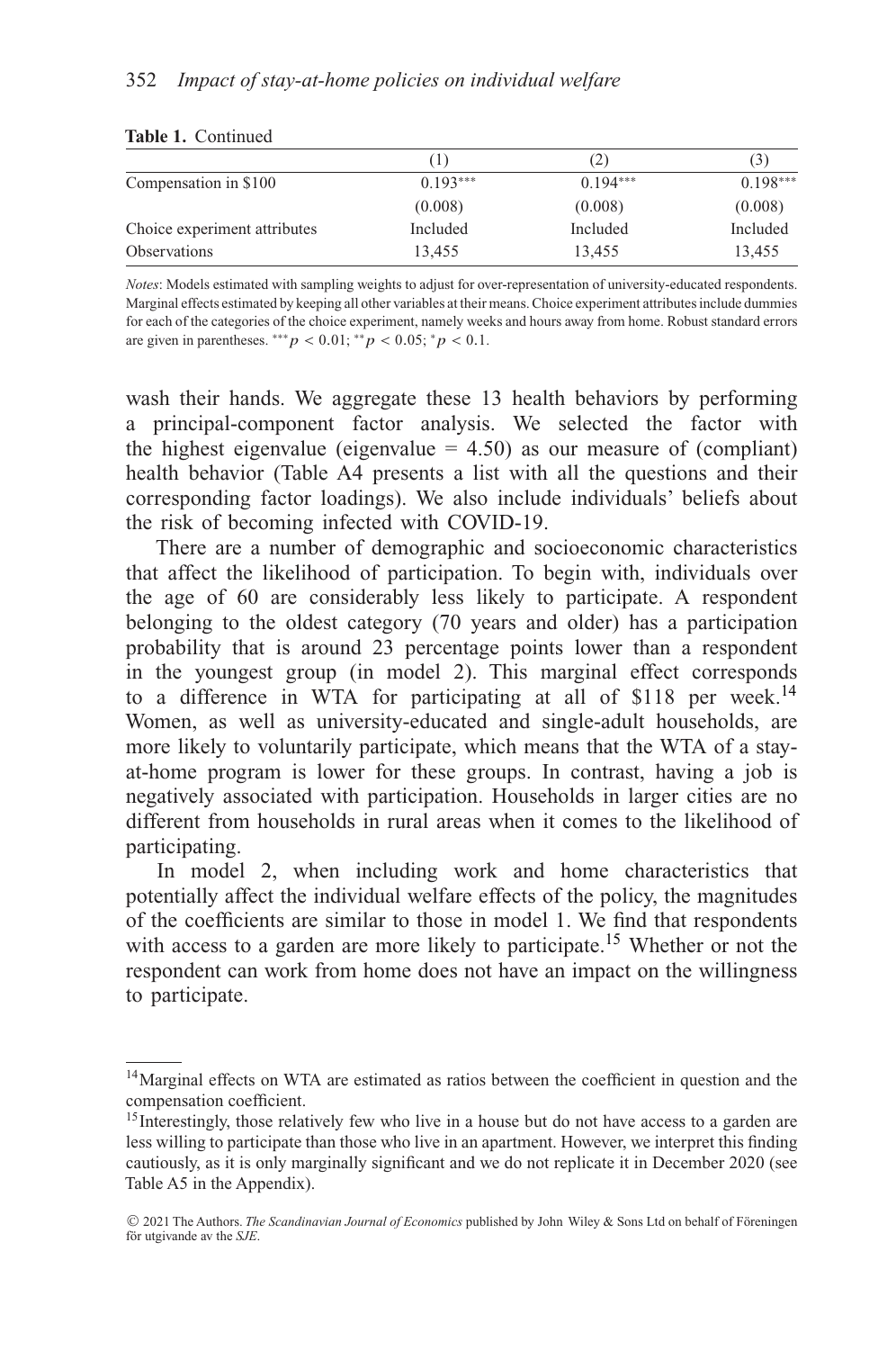In model 3, we observe that people who report more compliant health and social distancing behavior throughout the pandemic are significantly more willing to participate. One interpretation of this finding is that those who already engage in social distancing find it less costly to restrict their movements and social contacts further. We also find that individuals who believe in a higher risk of becoming infected have a lower WTA to participate. This suggests that the individual welfare effect of stay-at-home policies could depend on the perceived infection risk.<sup>16</sup> In this model, the effect for women vanishes. Interestingly, the estimates for older respondents become, if anything, more negative. This indicates that the reason why older people have a higher WTA to participate in the program is not that they behave differently during the pandemic or have different perceptions of the risk of being infected.

#### **4.3. Replication in December 2020**

We conducted the survey in April 2020, during a time when there was much uncertainty about the virus and, in general, there was little experience with living in a pandemic. To study whether our results depend on this particular context, we administered our choice experiment again eight months later, in December 2020, as part of an independent research project (Andersson et al., 2021). We followed the same procedure as in April, $^{17}$  but recruited a new set of 744 subjects and only used the survey version in which the economy remains open (recall that we found no differences between both survey versions).

There were clear similarities in the pandemic development during the two data collections as they were conducted around the peaks of the first and second waves. Indeed, Sweden was experiencing similar numbers of new ICU admissions and daily fatalities in December as in April.18 Yet, in terms of living conditions and experiences, the COVID-19 situation in December differs substantially from the situation in April: the governmental communication and restrictions in Sweden were much stricter in December (including restrictions on the number of people in indoor public spaces and upper-level school closures in several regions). In addition, people had

characteristics (age, gender, and geography) of the Swedish population.

<sup>&</sup>lt;sup>16</sup>The perceived infection risk affects willingness to stay at home in April but not in December (see Table A5 in the Appendix), suggesting a potential interaction between perceived risks and other time-dependent variables such as the government response and knowledge about the disease.  $17As$  in the first sample, our second sample is largely representative  $(+18$  years old) on observable

<sup>&</sup>lt;sup>18</sup>During the time periods when the surveys were conducted, the average daily number of new ICU cases was 35 in April and 24 in December. The average daily number of deaths related to COVID-19 was 87 in April and 79 in December.

<sup>© 2021</sup> The Authors. *The Scandinavian Journal of Economics* published by John Wiley & Sons Ltd on behalf of Föreningen för utgivande av the SJE.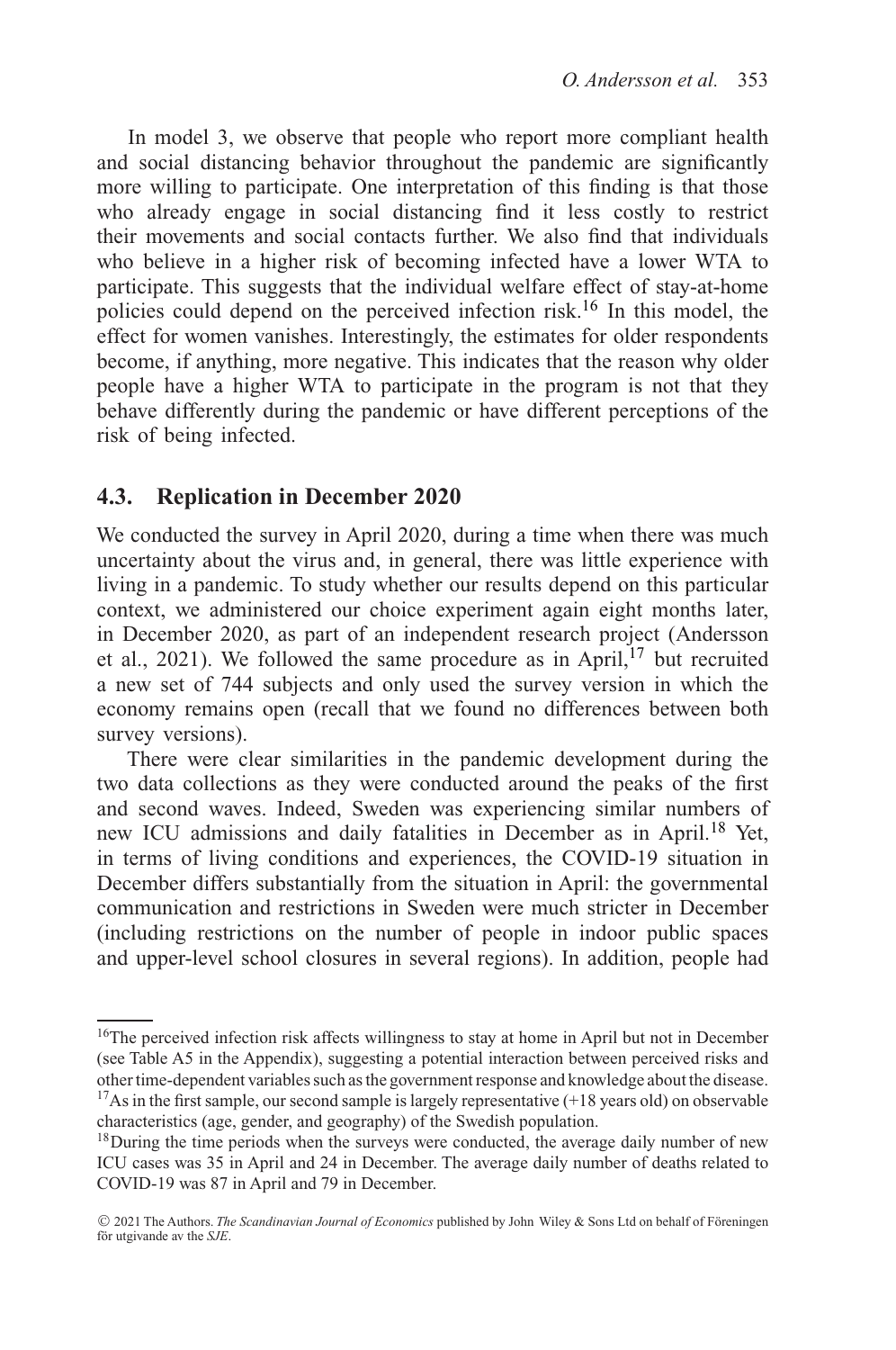

**Figure 3.** WTA for stay-at-home policy in US dollars per week, December 2020

*Notes*: Estimated mean WTA in US dollars per week and per adult for a household to participate in the program. To obtain the total compensation required for participating in a program, the numbers given in the figure should be multiplied by the number of weeks. Standard errors obtained by the delta method are given in parentheses.

access to more information about the disease and eight more months of pandemic experience.

Despite these differences, the replication in December yields strikingly similar results, as shown in Figure 3, which reproduces Figure 1 using the December 2020 data, and Table A5 in the Appendix, which corresponds to Table 1. For example, participants' WTA for staying at home for two weeks and being allowed two hours per week away from home was \$125 in April and \$131 in December. Similarly, participants' WTA for staying at home for six weeks and being allowed 14 hours per week away from home was \$133 in April and \$122 in December. None of the differences across Figures 1 and 3 is statistically significant. Similarly, the key heterogeneities shown in Table 1, such as the lower WTA for older participants and higher WTA for individuals already engaging in social distancing behavior, are all replicated in Table  $A5<sup>19</sup>$  We conclude that people's willingness to stay at home is remarkably stable.

### **5. Discussion and conclusions**

Most countries have enforced stay-at-home policies to deal with the COVID-19 outbreaks. As governments evaluate the use of such policies for current and future pandemic outbreaks, understanding their costs and benefits is essential for effective policymaking.

<sup>&</sup>lt;sup>19</sup>The notable exception is that the perceived risk of becoming infected is no longer statistically significant.

<sup>© 2021</sup> The Authors. *The Scandinavian Journal of Economics* published by John Wiley & Sons Ltd on behalf of Föreningen för utgivande av the SJE.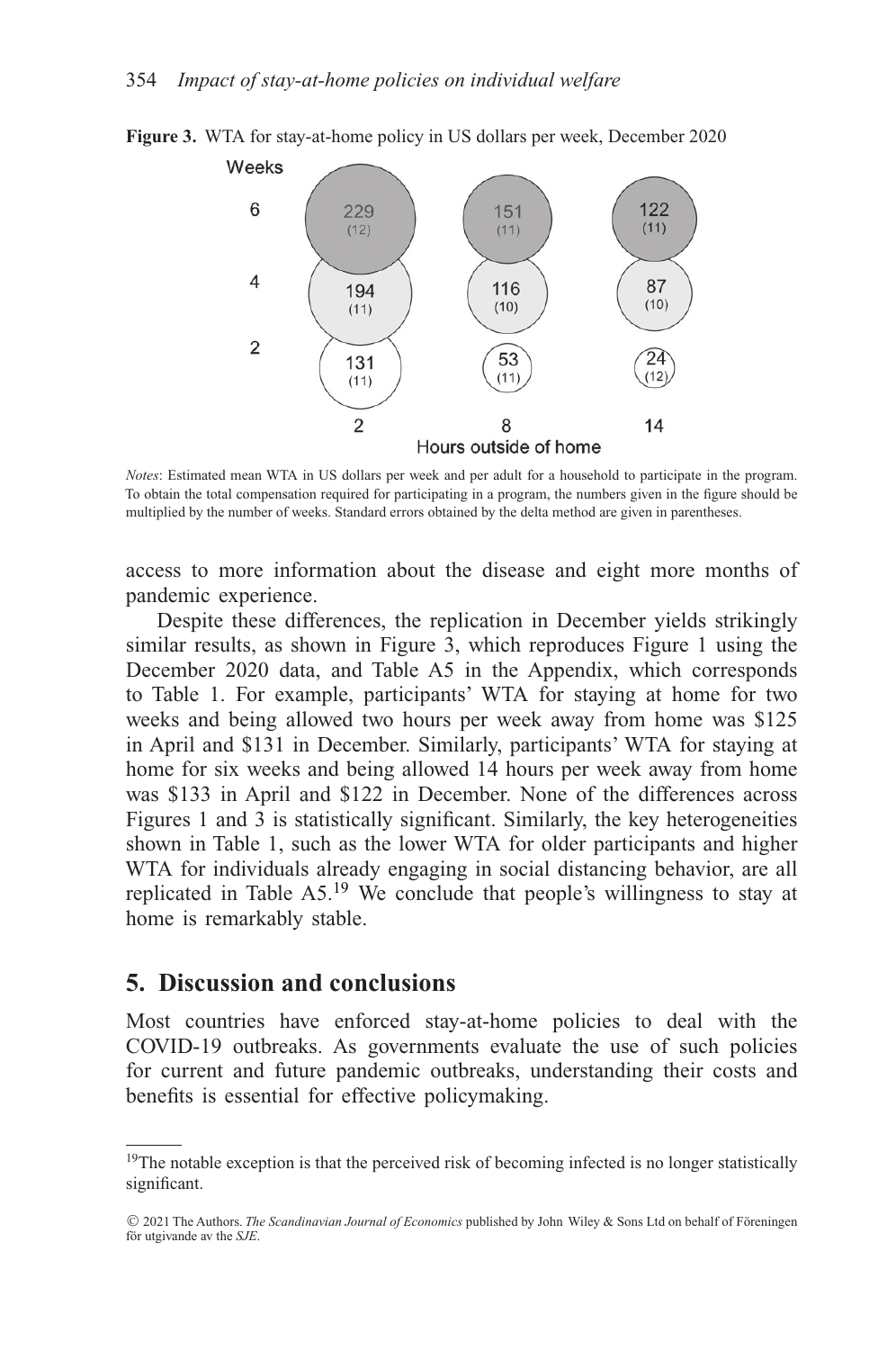While stay-at-home policies are likely to be useful in preventing the spread of a disease, our results suggest that they may come with substantial costs. By performing a choice experiment with a general population sample in Sweden, we estimate the individual welfare impact of different stay-athome policies. For the average individual, the estimated WTA for a onemonth stay-at-home policy allowing only eight non-working hours spent away from home each week is about \$480. If universally implemented across Sweden, this amounts to \$3,800 million, which corresponds to around 9.1 percent of Sweden's monthly GDP, or 0.8 percent of the annual GDP. This compensation corresponds to 29,600 QALYs, or roughly between 3,700 and 8,000 COVID-19 fatalities in Sweden.<sup>20</sup>

The above exercise gives the same weight to each individual when aggregating the individual WTA measures, which means that we do not take redistributive concerns into account. Although this is the common procedure in applied cost–benefit analysis (see, e.g., Boadway, 2006), this is not to say that distributional concerns should be ignored when evaluating the policy.<sup>21</sup> Hence, our aggregated measures should not necessarily be interpreted as the social welfare, but as simple estimates of how much money it would require to compensate all Swedes so that they would be indifferent to implementing different stay-at-home policies.

In practice, there are many ways to implement a stay-at-home policy, and our results also shed light on how people value different dimensions of the policy. First, people give great weight to the time that they are allowed to spend away from home. The weekly WTA of a one-month stay-at-home policy for an average citizen is about \$105 if allowed to be away from home for 14 hours per week, and \$200 if only allowed to be away from home for two hours per week. Second, and perhaps more importantly, the weekly WTA of stay-at-home policies increases sharply with the number of weeks that people are required to stay at home. The weekly WTA of a two-week stay-at-home policy for an average citizen is about \$45, while that for a six-week policy is about \$148. Taken together, we find that the WTA for stay-at-home policies is far from linear in the number of weeks, ranging from \$30 per week (two weeks with 14 hours allowed away from home per week) to \$228 per week (six weeks with two hours allowed away from home per week).

<sup>&</sup>lt;sup>20</sup>The QALY calculation assumes a value of \$128,000 per QALY, following the estimations in Sweden by Svensson and Nilsson (2016), and in line with the guidelines by Neuman et al. (2014). The calculations of COVID-19 fatalities are based on the quality-adjusted life expectancies in Briggs (2020). See Online Appendix B for a detailed explanation of the calculations.

 $2<sup>1</sup>$ The standard argument for not using distributional weights would be that it is more efficient to focus on efficiency in cost–benefit analysis and to leave any distributional considerations to income taxation (see, e.g., Boadway and Keen, 1993). However, this argument has been questioned (see, e.g., Dreze, 1998; Johansson-Stenman, 2005).

<sup>© 2021</sup> The Authors. *The Scandinavian Journal of Economics* published by John Wiley & Sons Ltd on behalf of Föreningen för utgivande av the SJE.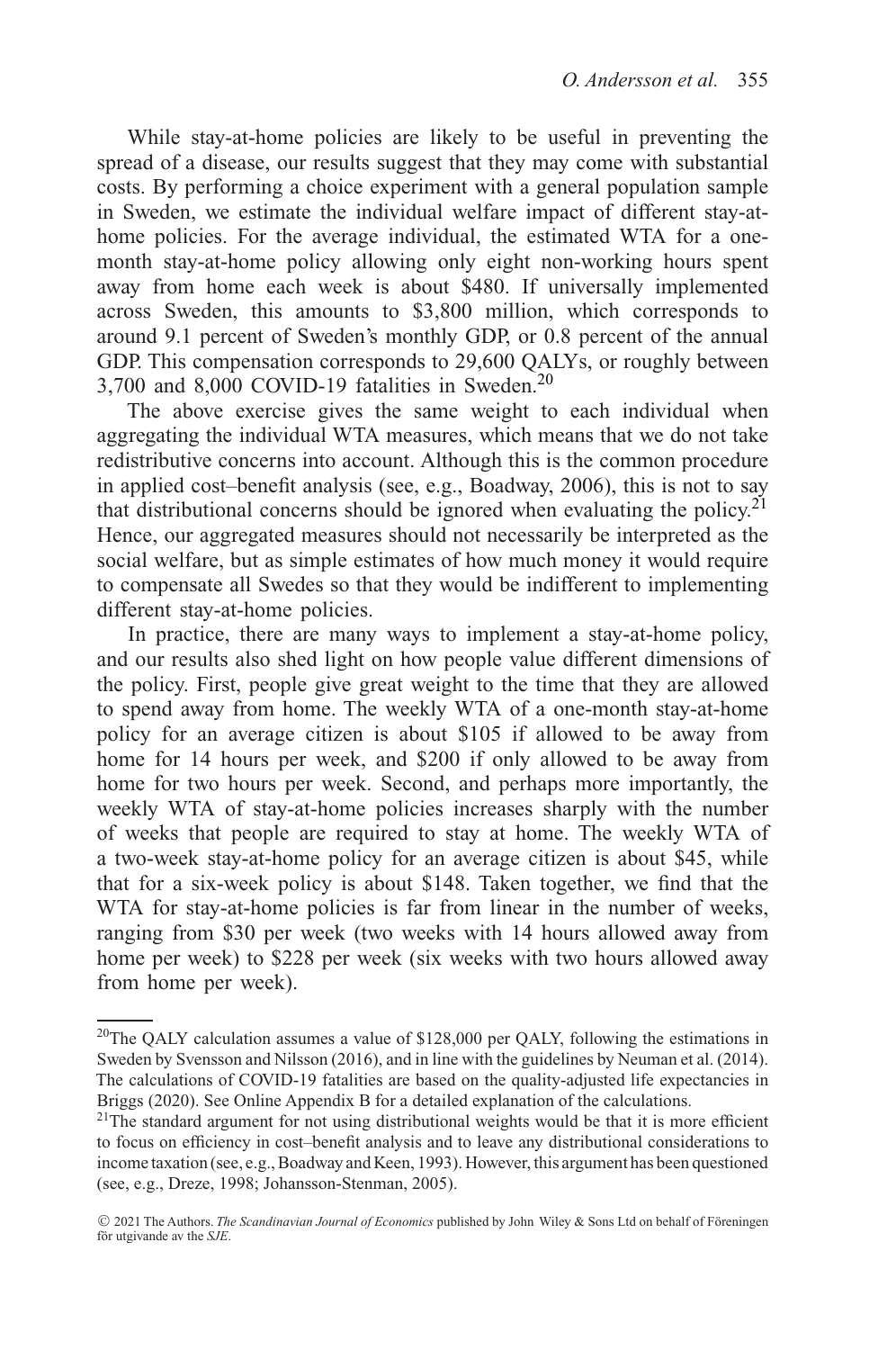These results indicate that stricter and longer lockdowns are disproportionately more costly than more lenient ones. Whether the benefits in terms of reduced spreading of the virus outweigh such costs is outside of the scope of this paper. However, our results highlight that strict stayat-home policies are likely to be cost-effective only if the spread reduction is much higher than for more lenient policies.

Moreover, we document large heterogeneities in the individual WTA for staying at home. For the most lenient policy that we analyze, the WTA is close to zero for 44 percent of the individuals, while for 21 percent the WTA is higher than \$200 per week. For the most restrictive policy, the WTA is close to zero for 14 percent and over \$200 for 55 percent of the individuals. Notably, the WTA is related to health and social distancing behaviors during the pandemic. Those who already comply with health and social distancing recommendations also have a lower required compensation to restrict behavior further by participating in the program. We also find some evidence that the perceived infection risk affects the willingness to stay at home.

Finally, we also observe that age explains part of the heterogeneity in the WTA. Even after controlling for other socioeconomic characteristics and health and social distancing behaviors, older people have a higher WTA than the rest of the population. This result indicates that pandemic policies that target specific at-risk groups in society, such as older people, might have more nuanced implications for individual welfare than previously thought.

As in most policy evaluations, our estimates could be sensitive to the underlying context in which participants make their decisions. We describe a situation where people keep working, children go to school, and the proposed restrictions only apply to the non-working time of those who participate in the program. In reality, the context in which stay-at-home policies are applied differs by country and region, and people's willingness to stay at home might vary depending on the underlying conditions. Our results indicate that the individual welfare impacts of stay-at-home policies are surprisingly stable across contexts. First, we do not observe important differences in responses between the survey version in which there is a complete lockdown (with restaurants, gyms, and shops closed) and the version with few restrictions on businesses and other entities. Second, we perform our choice experiment with an independent sample of participants eight months after the first survey and find that all our main results remain strikingly similar.

One potential concern with our study is that the respondents did not have any personal experience with stay-at-home orders. It is important to note that while the Swedish Public Health Agency issued recommendations on social distancing, hand hygiene, and voluntary travel restrictions, the Swedish government never adopted a strict stay-at-home policy. Yet, there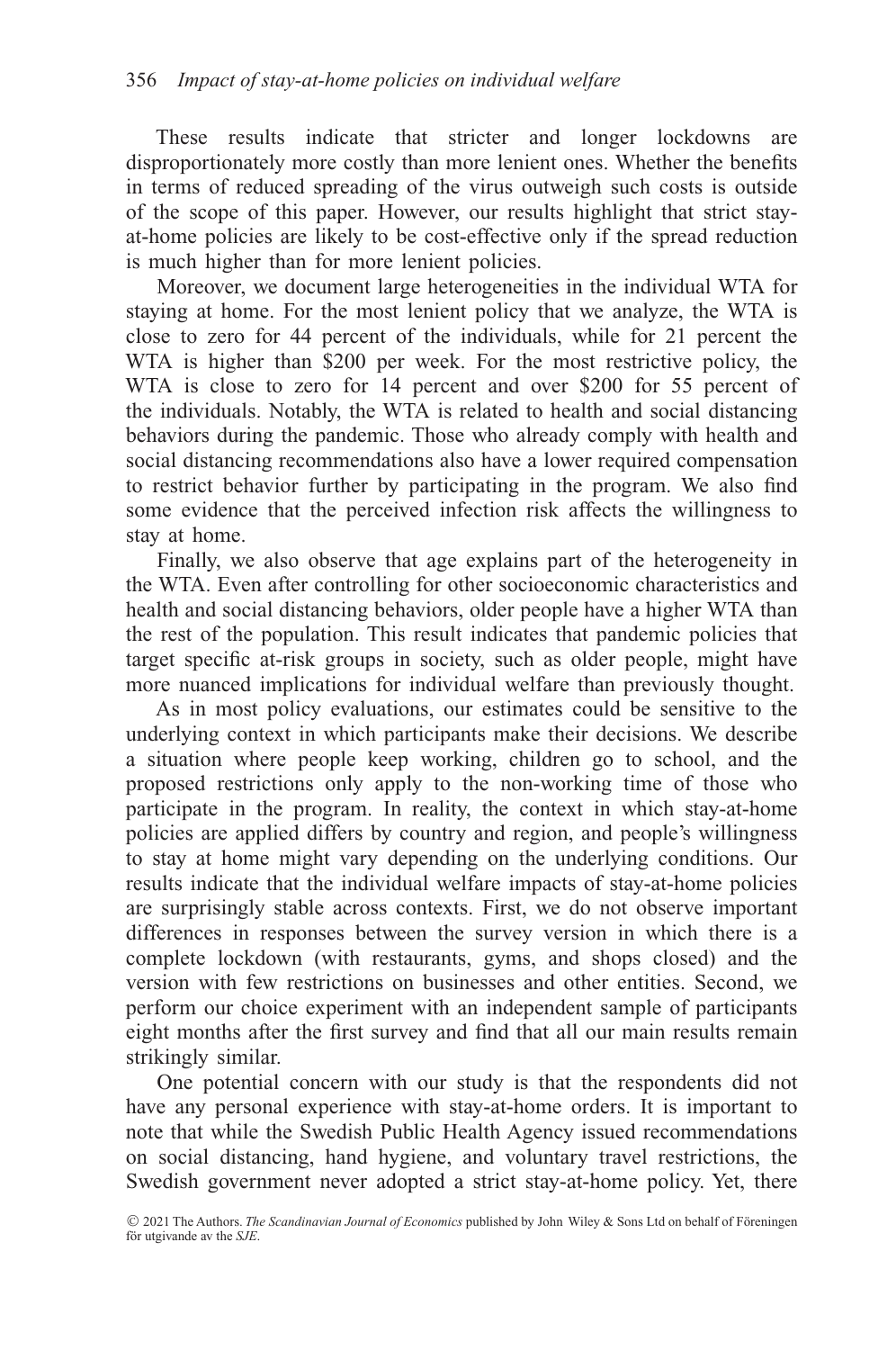had been drastic reductions in mobility across all socioeconomic groups already since March, indicating that people were aware of and reacting to the pandemic (Dahlberg et al., 2020). Combined with the extensive media reports of the situation in other countries that had implemented more harsh lockdowns, we believe it is fair to say that subjects had a good understanding of what a stay-at-home policy would mean, in particular for our December 2020 replication.

We hope that this paper will serve as a stepping stone for future research to study the individual welfare impact of stay-at-home policies. Our suggested approach of using a choice experiment to measure the welfare effects of stay-at-home policies can be applied to other countries and contexts, such as different experiences of lockdowns. We believe that understanding how the individual welfare effects differ by individual, context, and country will be of great importance for policymaking not only in response to COVID-19, but also for future pandemics.

### **Appendix A. Additional tables**

| Description      |                                         | April |          | December |          |
|------------------|-----------------------------------------|-------|----------|----------|----------|
|                  |                                         | Mean  | Std dev. | Mean     | Std dev. |
| Female           | $= 1$ if female                         | 0.52  | 0.50     | 0.54     | 0.50     |
| Aged 18-29       | $= 1$ if aged between 18 and 29 years   | 0.15  | 0.35     | 0.12     | 0.33     |
| Aged 30-39       | $= 1$ if aged between 30 and 39 years   | 0.19  | 0.39     | 0.19     | 0.39     |
| Aged 40-49       | $= 1$ if aged between 40 and 49 years   | 0.17  | 0.37     | 0.18     | 0.38     |
| Aged 50-59       | $= 1$ if aged between 50 and 59 years   | 0.23  | 0.42     | 0.19     | 0.39     |
| Aged 60-69       | $= 1$ if aged between 60 and 69 years   | 0.15  | 0.36     | 0.15     | 0.36     |
| Aged 70-89       | $= 1$ if aged between 70 and 89 years   | 0.12  | 0.32     | 0.17     | 0.38     |
| Income           | Monthly household income<br>in          | 2.15  | 1.24     | 2.09     | 1.23     |
|                  | \$1,000 per adult household member      |       |          |          |          |
| Work             | $= 1$ if respondent works               | 0.56  | 0.50     | 0.51     | 0.50     |
| University       | $= 1$ if university educated            | 0.37  | 0.48     | 0.36     | 0.48     |
| One adult        | $= 1$ if only one adult lives in        | 0.34  | 0.48     | 0.33     | 0.47     |
|                  | household                               |       |          |          |          |
| Without children | $= 1$ if no children live in household  | 0.69  | 0.46     | 0.74     | 0.44     |
| Big city         | $= 1$ if household is in Stockholm,     | 0.32  | 0.46     | 0.30     | 0.46     |
|                  | Gothenburg, or Malmö                    |       |          |          |          |
| City             | $= 1$ if household is in city with more | 0.25  | 0.43     | 0.25     | 0.44     |
|                  | than 50,000 inhabitants                 |       |          |          |          |
| Small city       | $= 1$ if household is in city with      | 0.15  | 0.36     | 0.15     | 0.36     |
|                  | 20,000-50,000 inhabitants               |       |          |          |          |
| Rural            | $= 1$ if household is in a city with    | 0.29  | 0.45     | 0.30     | 0.46     |
|                  | fewer than 20,000 inhabitants           |       |          |          |          |

**Table A1.** Descriptive statistics sample

© 2021 The Authors. *The Scandinavian Journal of Economics* published by John Wiley & Sons Ltd on behalf of Föreningen för utgivande av the SJE.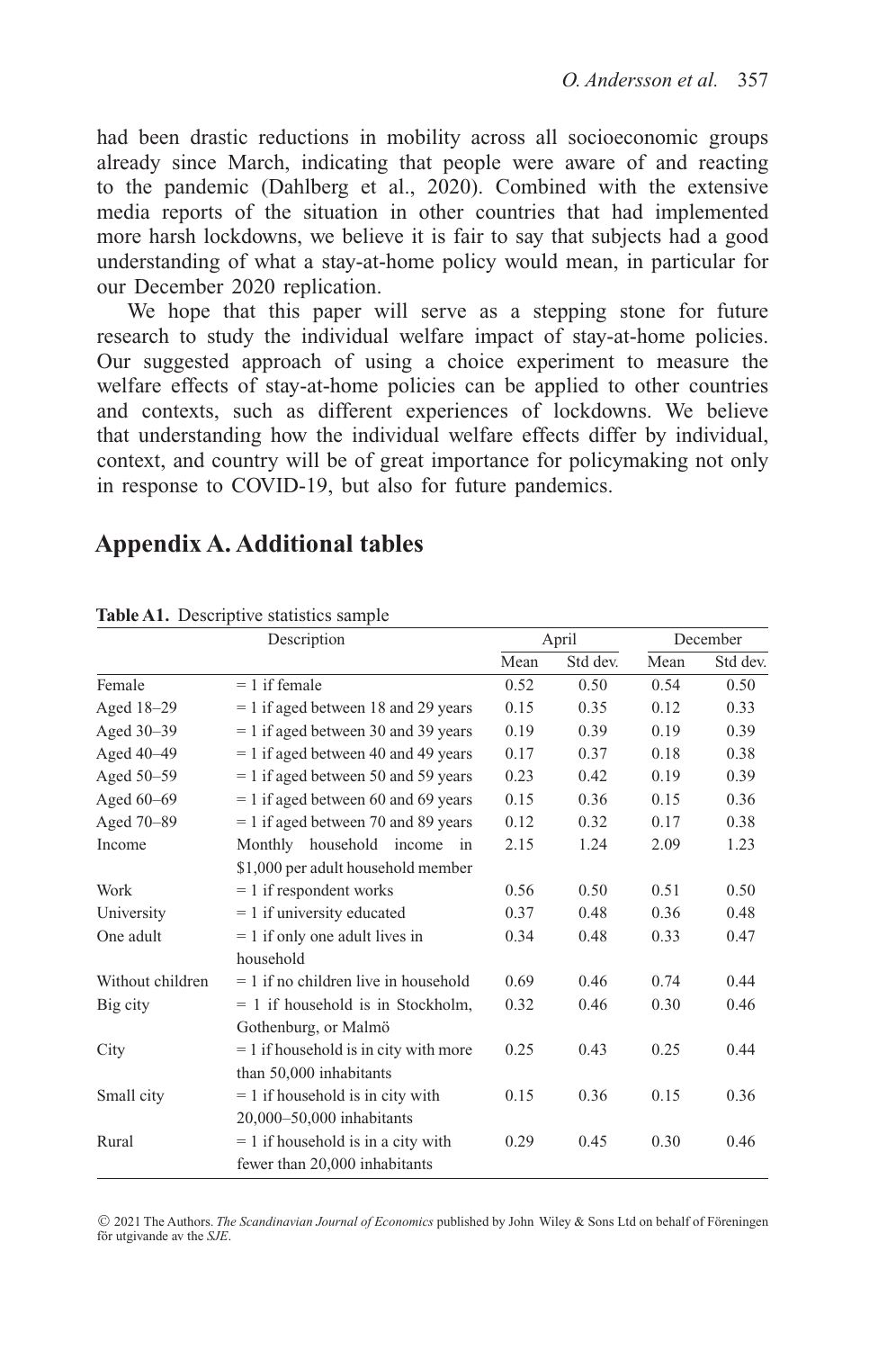|                       | Description                                  | April |          | December |          |
|-----------------------|----------------------------------------------|-------|----------|----------|----------|
|                       |                                              | Mean  | Std dev. | Mean     | Std dev. |
| Cannot work from home | $= 1$ if respondent cannot work from         | 0.15  | 0.36     | 0.11     | 0.32     |
|                       | home                                         |       |          |          |          |
| House                 | $= 1$ if household lives in a house          | 0.49  | 0.50     | 0.51     | 0.50     |
| House/apartment size  | Size in $m^2$ per household member           | 50.41 | 31.68    | 52.23    | 31.47    |
| Garden                | $= 1$ if household has access to a<br>garden | 0.58  | 0.49     | 0.61     | 0.49     |
| Balcony               | $= 1$ if household has access to a           | 0.65  | 0.48     | 0.66     | 0.48     |
|                       | balcony                                      |       |          |          |          |

#### **Table A1.** Continued

**Table A2.** Estimated probit model on willingness to participate in voluntary stay-at-home program

|                                     | (1)         |         | (2)         |         |
|-------------------------------------|-------------|---------|-------------|---------|
| Four weeks                          | $-0.359***$ | (0.030) | $-0.300***$ | (0.043) |
| Six weeks                           | $-0.490***$ | (0.035) | $-0.421***$ | (0.049) |
| Two hours away from home            | $-0.452***$ | (0.036) | $-0.453***$ | (0.047) |
| Eight hours away from home          | $-0.072**$  | (0.032) | $-0.073$    | (0.046) |
| Version: closed                     |             |         | $0.189**$   | (0.075) |
| Four weeks * closed                 |             |         | $-0.122**$  | (0.060) |
| Six weeks * closed                  |             |         | $-0.142**$  | (0.069) |
| Two hours away from home * closed   |             |         | 0.004       | (0.072) |
| Eight hours away from home * closed |             |         | 0.008       | (0.064) |
| Compensation in \$100               | $0.475***$  | (0.019) | $0.477***$  | (0.019) |
| Constant                            | $-0.142***$ | (0.041) | $-0.236***$ | (0.055) |
| <b>Observations</b>                 | 13,455      |         | 13,455      |         |

*Notes*: Models estimated with sampling weights to adjust for over-representation of university-educated respondents. Robust standard errors are given in parentheses. \*\*\*  $p < 0.01$ ; \*\*  $p < 0.05$ ; \*  $p < 0.1$ .

| Weeks<br>14    |         | Hours away from home allowed |         |  |
|----------------|---------|------------------------------|---------|--|
|                |         | 8                            | 2       |  |
|                |         | Survey version: closed       |         |  |
| 2              | 11(11)  | 29(10)                       | 113(10) |  |
| $\overline{4}$ | 94(10)  | 112(10)                      | 196(10) |  |
| 6              | 125(10) | 142(10)                      | 226(11) |  |
|                |         | Survey version: open         |         |  |
| 2              | 36(10)  | 52(10)                       | 139(9)  |  |
| $\overline{4}$ | 101(9)  | 117(9)                       | 203(10) |  |
| 6              | 127(10) | 143(10)                      | 230(11) |  |

**Table A3.** WTA for stay-at-home policy in US dollars for the two survey versions

*Notes*: Estimated mean WTA in US dollars per week and per adult for a household to participate in the program when stores are closed and when they are open. Standard errors obtained by the delta method are given in parentheses.

© 2021 The Authors. *The Scandinavian Journal of Economics* published by John Wiley & Sons Ltd on behalf of Föreningen för utgivande av the SJE.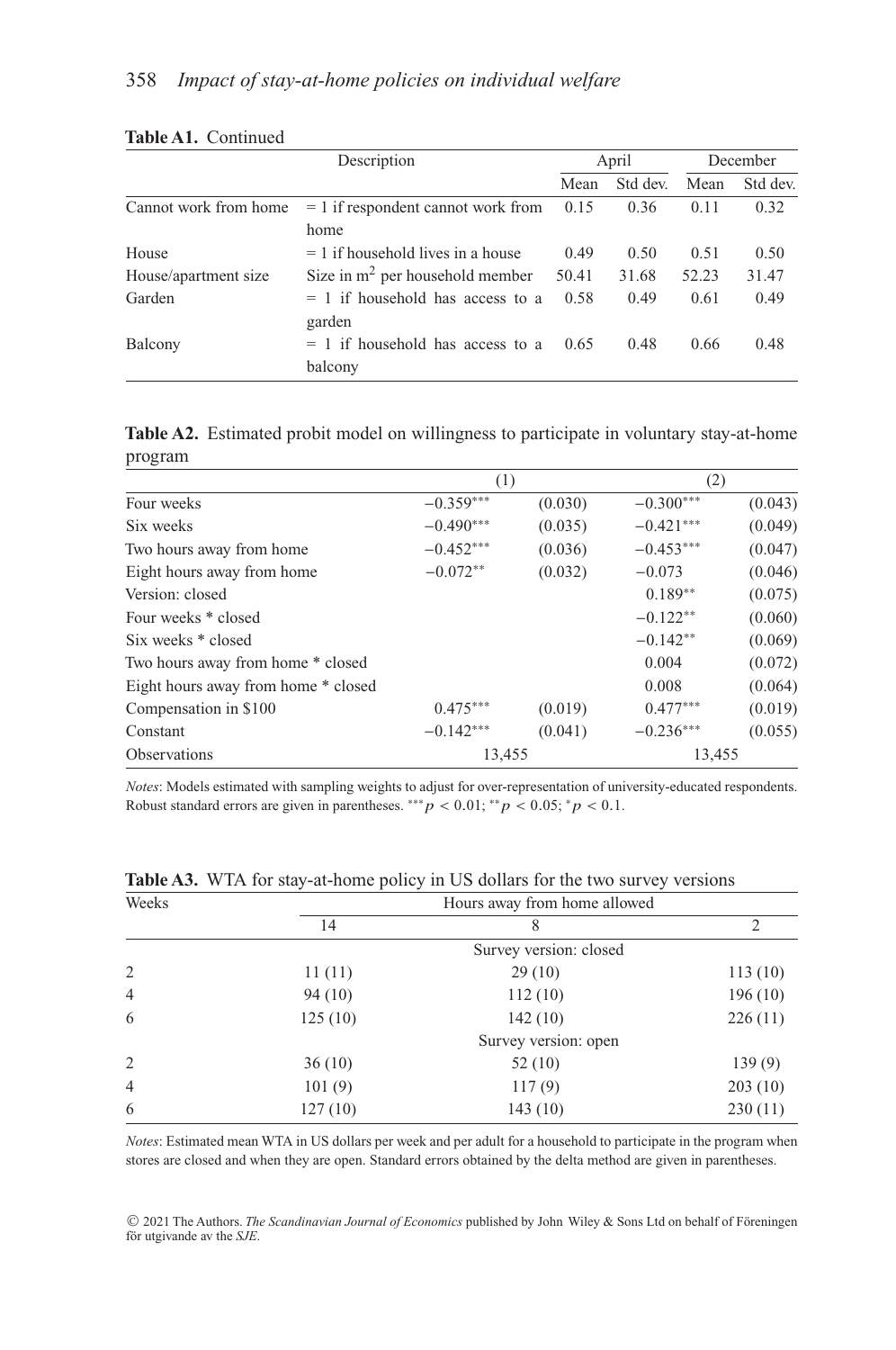| Health behavior                                          | Factor loadings |
|----------------------------------------------------------|-----------------|
| Avoids physical social contacts                          | 0.756           |
| Keeps informed about the virus                           | 0.713           |
| Keeps 2 m distance from others                           | 0.755           |
| Avoids private traveling                                 | 0.664           |
| Coughs and sneezes into elbow                            | 0.567           |
| Avoids touching her face                                 | 0.603           |
| Washes hands more often                                  | 0.611           |
| Stays in self-isolation if sick                          | 0.689           |
| Informs others if sick                                   | 0.654           |
| Uses face mask if sick                                   | 0.339           |
| Goes shopping                                            | $-0.272$        |
| Does physical activities with others                     | $-0.330$        |
| Socializes with friends and family outside the household | $-0.385$        |

**Table A4.** Factor loadings from principal-component factor analysis of health behavior

**Table A5.** Marginal effects: pooled probit models with heterogeneous effects

|                                                      | (1)         | (2)         | (3)         |
|------------------------------------------------------|-------------|-------------|-------------|
| Female                                               | $0.071**$   | $0.072**$   | 0.046       |
|                                                      | (0.028)     | (0.029)     | (0.030)     |
| Aged 39-39 years                                     | 0.052       | 0.057       | 0.051       |
|                                                      | (0.050)     | (0.050)     | (0.050)     |
| Aged 40–49 years                                     | 0.041       | 0.043       | 0.023       |
|                                                      | (0.052)     | (0.052)     | (0.054)     |
| Aged 50–59 years                                     | 0.012       | 0.015       | $-0.026$    |
|                                                      | (0.051)     | (0.052)     | (0.055)     |
| Aged 60–69 years                                     | $-0.087$    | $-0.079$    | $-0.115**$  |
|                                                      | (0.054)     | (0.055)     | (0.056)     |
| Aged $\geq 70$ years                                 | $-0.112**$  | $-0.101*$   | $-0.151***$ |
|                                                      | (0.053)     | (0.056)     | (0.058)     |
| Income per adult                                     | $-0.001$    | 0.001       | $-0.001$    |
|                                                      | (0.013)     | (0.013)     | (0.014)     |
| Employed                                             | $-0.102***$ | $-0.105***$ | $-0.100**$  |
|                                                      | (0.038)     | (0.039)     | (0.039)     |
| University educated                                  | 0.032       | 0.029       | 0.023       |
|                                                      | (0.030)     | (0.031)     | (0.031)     |
| One adult in household                               | 0.023       | 0.021       | 0.029       |
|                                                      | (0.032)     | (0.036)     | (0.036)     |
| No children in household                             | 0.028       | 0.028       | 0.021       |
|                                                      | (0.037)     | (0.040)     | (0.040)     |
| Big city $($ >300,000 inhabitants)                   | $-0.005$    | $-0.021$    | $-0.010$    |
|                                                      | (0.039)     | (0.041)     | (0.040)     |
| City ( $\langle$ 300,000 and $>$ 50,000 inhabitants) | $-0.037$    | $-0.051$    | $-0.050$    |
|                                                      | (0.038)     | (0.040)     | (0.040)     |
|                                                      |             |             |             |

© 2021 The Authors. *The Scandinavian Journal of Economics* published by John Wiley & Sons Ltd on behalf of Föreningen för utgivande av the *SJE*.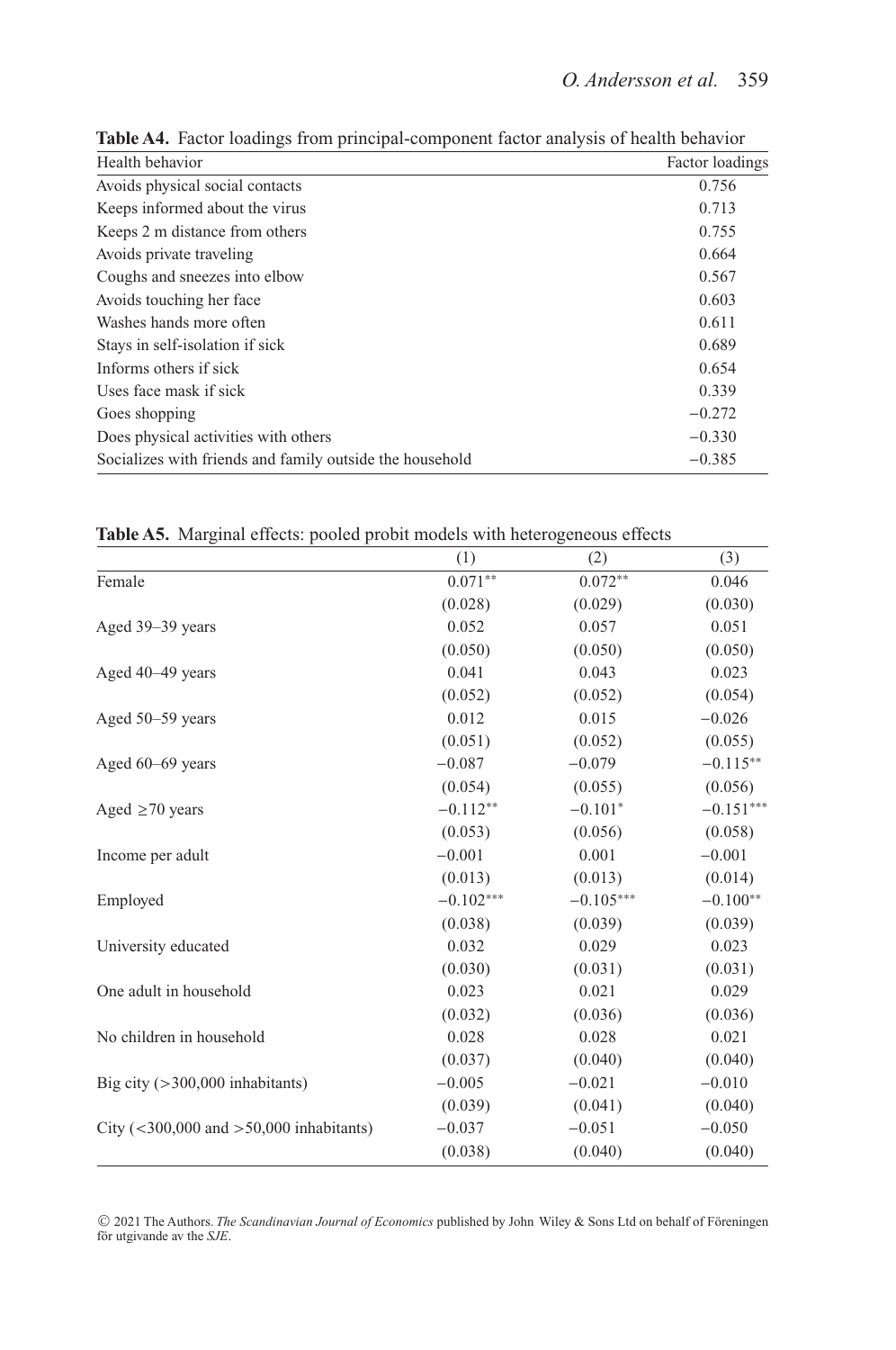|                                    | (1)        | (2)        | (3)        |
|------------------------------------|------------|------------|------------|
| Small city $(<50,000$ inhabitants) | $-0.049$   | $-0.057$   | $-0.058$   |
|                                    | (0.043)    | (0.045)    | (0.045)    |
| Cannot work from home              |            | 0.008      | 0.018      |
|                                    |            | (0.046)    | (0.047)    |
| House                              |            | $-0.030$   | $-0.024$   |
|                                    |            | (0.042)    | (0.042)    |
| House/apartment size               |            | $-0.000$   | $-0.000$   |
|                                    |            | (0.001)    | (0.001)    |
| Have access to garden              |            | 0.009      | 0.019      |
|                                    |            | (0.041)    | (0.042)    |
| Have access to balcony             |            | 0.026      | 0.029      |
|                                    |            | (0.033)    | (0.033)    |
| Good health behavior               |            |            | $0.059***$ |
|                                    |            |            | (0.021)    |
| Probability of becoming infected   |            |            | 0.006      |
|                                    |            |            | (0.057)    |
| Compensation in \$100              | $0.197***$ | $0.197***$ | $0.198***$ |
|                                    | (0.010)    | (0.010)    | (0.010)    |
| Choice experiment attributes       | Included   | Included   | Included   |
| Observations                       | 6,696      | 6,696      | 6,696      |

#### **Table A5.** Continued

*Notes*: Models estimated with sampling weights to adjust for over-representation of university-educated respondents. Marginal effects estimated by keeping all other variables at their means. Choice experiment attributes include dummies for each of the categories of the choice experiment, namely weeks and hours away from home. Robust standard errors are given in parentheses. \*\*\*  $p < 0.01$ ; \*\*  $p < 0.05$ ; \*  $p < 0.1$ .

## **Supporting information**

Additional supporting information may be found online in the supporting information section at the end of the article.

**Online Appendix Replication files**

### **References**

- Acemoglu, D., Chernozhukov, V., Werning, I., and Whinston, M. D. (2020), A multi-risk SIR model with optimally targeted lockdown, National Bureau of Economic Research (NBER) Working Paper 27102.
- Aguiar, M. and Hurst, E. (2007), Measuring trends in leisure: the allocation of time over five decades, *Quarterly Journal of Economics 122*, 969–1006.
- Alvarez, F. E., Argente, D., and Lippi, F. (2021), A simple planning problem for COVID-19 lockdown, testing and tracing, *American Economic Review: Insights 3*, 367–382.
- Andersson, O., Campos-Mercade, P., Meier, A., and Wengström, E. (2021), Anticipation of COVID-19 vaccines reduces social distancing, *Journal of Health Economics 80*, 102530.

© 2021 The Authors. *The Scandinavian Journal of Economics* published by John Wiley & Sons Ltd on behalf of Föreningen för utgivande av the SJE.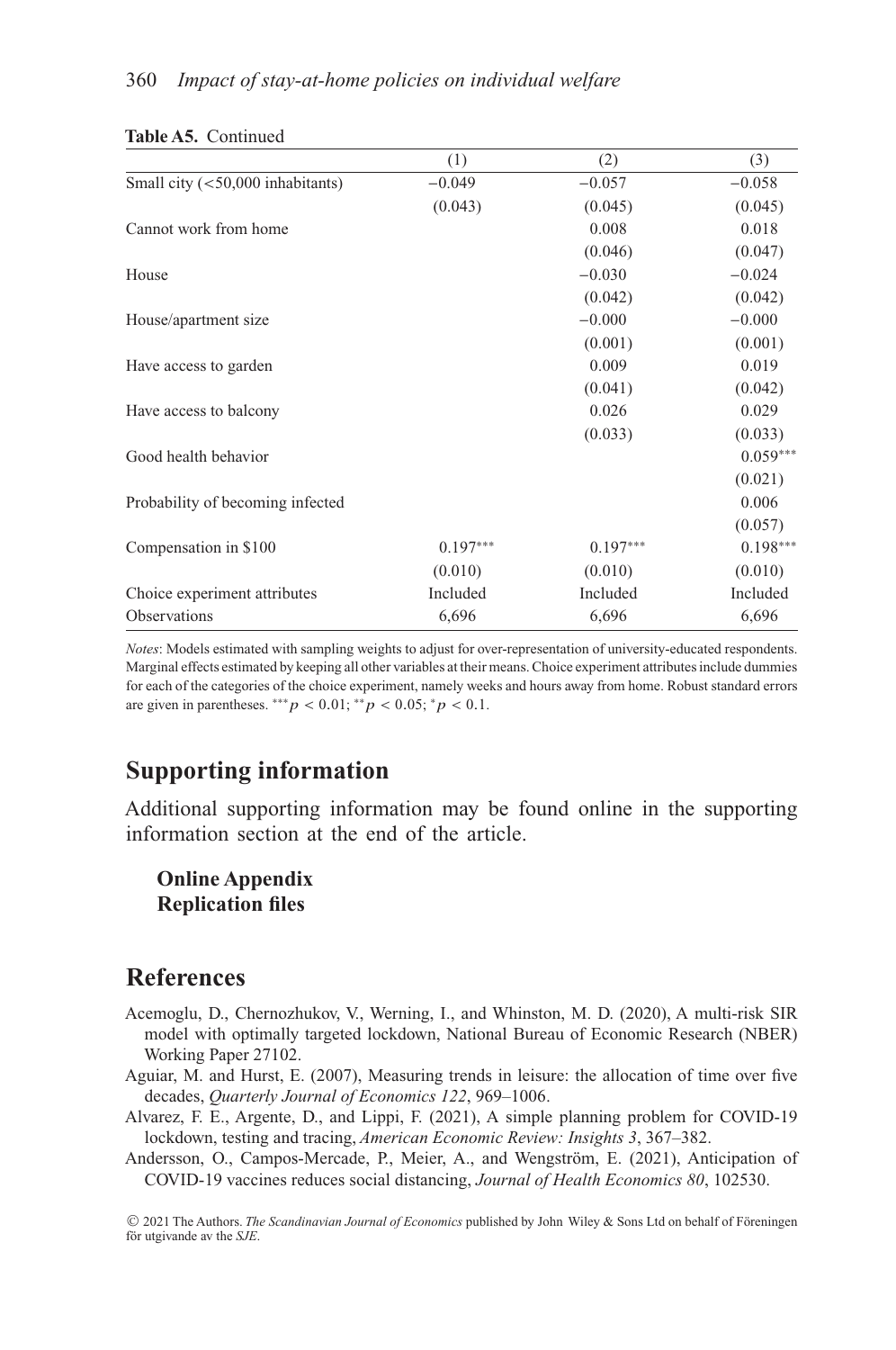- Barnett, W. (1979), The joint allocation of leisure and goods expenditure, *Econometrica 47*, 539–563.
- Benjamin, D. J., Heffetz, O., Kimball, M. S., and Szembrot, N. (2014), Beyond happiness and satisfaction: toward well-being indices based on stated preference,*American Economic Review 104* (9), 2698–2735.
- Blackman, A., Alpizar, F., Carlsson, F., and Rivera, M. (2018), A contingent valuation approach to estimating regulatory costs: Mexico's day without driving program, *Journal of the Association of Environmental and Resource Economists 5*, 607–641.
- Briggs, A. (2020), Estimating QALY losses associated with deaths in hospital (COVID-19), Avalon Health Economics Research Note.
- Boadway, R. (2006), Principles of cost–benefit analysis, *Public Policy Review 2,* 1–44.
- Boadway, R. and Keen, M. (1993), Public goods, self-selection and optimal income taxation, *International Economic Review 34*, 463–478.
- Campos-Mercade, P., Meier A. N., Schneider, F. H., and Wengström, E. (2021), Prosociality predicts health behaviors during the COVID-19 pandemic, *Journal of Public Economics 195*, 104367.
- Cao, W., Fang, Z., Hou, G., Han, M., Xu, X., Dong, J., and Zheng, J. (2020), The psychological impact of the COVID-19 epidemic on college students in China, *Psychiatry Research 112934*.
- ChoiceMetrics. (2018), *Ngene 1.2 User Manual & Reference Guide*, ChoiceMetrics, Sydney, Australia.
- Cropper, M., Jiang, Y., Alberini, A., and Baur, P. (2014), Getting cars off the road: the cost effectiveness of an episodic pollution control program, *Environmental and Resource Economics 57*, 117–143.
- Dahlberg, M., Edin, P. A., Gröngvist, E., Lyhagen, J., Östh, J., Siretskiy, A., and Toger, M. (2020), Effects of the COVID-19 pandemic on population mobility under mild policies: causal evidence from Sweden, preprint (arXiv:2004.09087).
- Dal Bó, P., Foster, A., and Putterman, L. (2010), Institutions and behavior: experimental evidence on the effects of democracy, *American Economic Review 100* (5), 2205–2229.
- Deacon, R. T. and Sonstelie, J. (1985), Rationing by waiting and the value of time: results from a natural experiment, *Journal of Political Economy 93*, 627–647.
- Dreze, J. (1998), Distribution matters in cost–benefit analysis: comment on KA Brekke, *Journal of Public Economics 70*, 485–488.
- Eichenbaum, M. S., Rebelo, S., and Trabandt, M. (2021), The macroeconomics of epidemics, *Review of Financial Studies 34*, 5149–5187.
- Elías, J. J., Lacetera, N., and Macis, M. (2019), Paying for kidneys? A randomized survey and choice experiment, *American Economic Review 109* (8), 2855–2888.
- Falk, A., Becker, A., Dohmen, T., Enke, B., Huffman, D., and Sunde, U. (2018), Global evidence on economic preferences, *Quarterly Journal of Economics 133*, 1645–1692.
- Farboodi, M., Jarosch, G., and Shimer, R. (2021), Internal and external effects of social distancing in a pandemic, *Journal of Economic Theory 196*, 105293.
- Fischer, B.,Telser, H., and Zweifel, P. (2018), End-of-life healthcare expenditure: testing economic explanations using a discrete choice experiment, *Journal of Health Economics 60*, 30–38.
- Giuntella, O., Hyde, K., Saccardo, S., and Sadoff. S. (2021), Lifestyle and mental health disruptions during COVID-19, *Proceedings of the National Academy of Sciences 118*, e2016632118
- Hensher, D. A., Rose, J. M., Rose, J. M., and Greene, W. H. (2005), *Applied Choice Analysis: A Primer*, Cambridge University Press, Cambridge.
- Holmes, E. A. et al. (2020), Multidisciplinary research priorities for the COVID-19 pandemic: a call for action for mental health science, *The Lancet Psychiatry 7*, 547–560
- Holmes, T. P., Adamowicz, W. L., and Carlsson, F. (2017), Choice experiments, in P. Champ et al. (eds.), *A Primer on Nonmarket Valuation*, Springer, Dordrecht.

© 2021 The Authors. *The Scandinavian Journal of Economics* published by John Wiley & Sons Ltd on behalf of Föreningen för utgivande av the SJE.